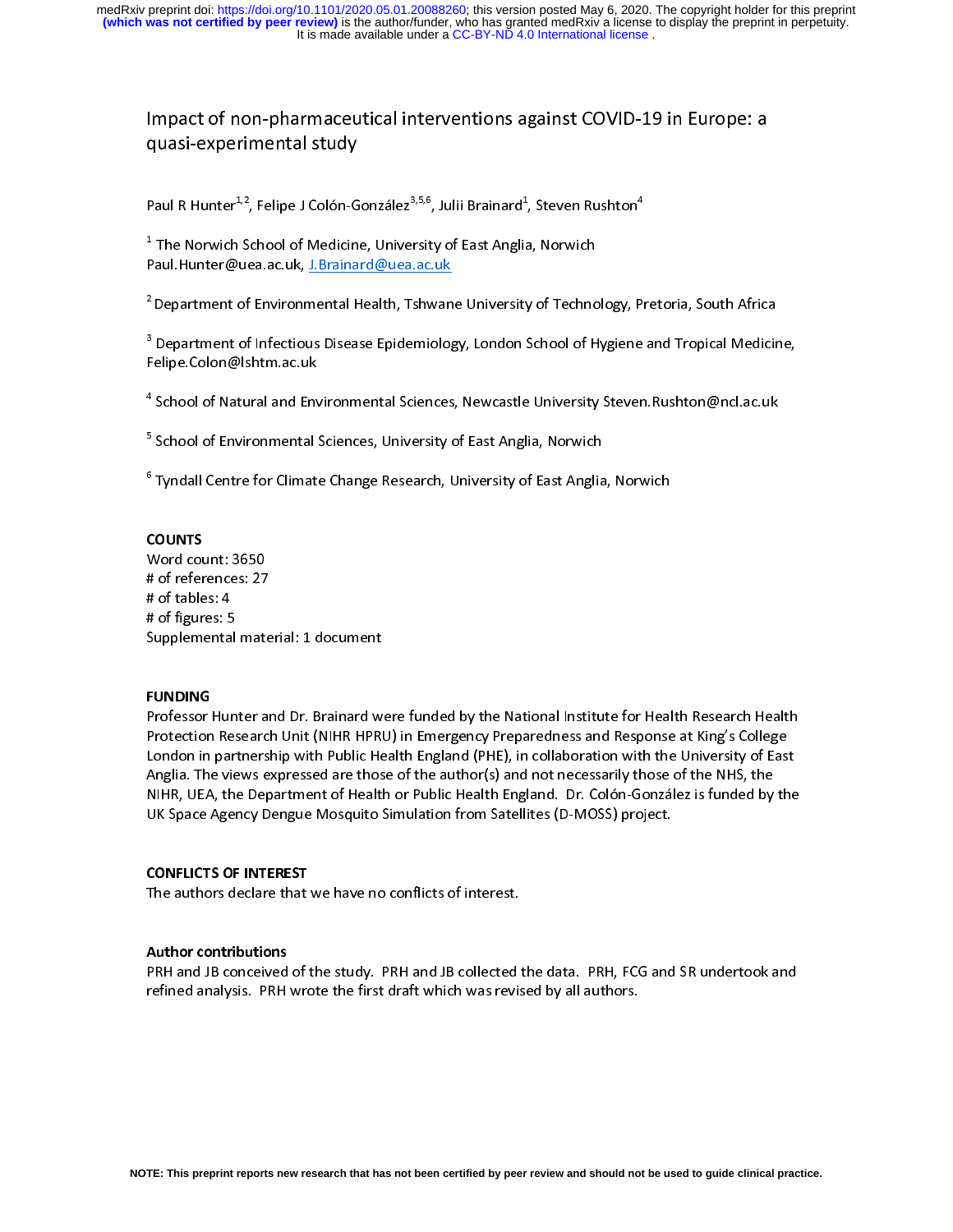$\frac{1}{1}$ The current epidemic of COVID-19 is unparalleled in recent history as are the social distancing<br>interventions that have led to a significant halt on the economic and social life of so many countries.<br>However, there is very interventions that have led to a significant halt endout which social distancing measures have the<br>However, there is very little empirical evidence about which social distancing measures have the<br>most impact. We report a q most impact. We report a quasi-experimental study of the impact of various interventions for<br>control of the outbreak. Data on case numbers and deaths were taken from the daily published control of the outbreak. Data on case numbers and deaths were taken from the daily published<br>figures by the European Centre for Disease Control and dates of initiation of various control control of the outbreak. Data on the outbreaks control and dates of initiation of various control<br>strategies from the Institute of Health Metrics and Evaluation website and published sources. O figures by the European Centre of Health Metrics and Evaluation website and published source:<br>primary analyses were modelled in R using Bayesian generalised additive mixed models (GAI primary analyses were modelled in R using Bayesian generalised additive mixed models (GAMM).<br>We found that closure of education facilities, prohibiting mass gatherings and closure of some nonessential businesses were associated with reduced incidence whereas stay at home orders, closure of all non-businesses and requiring the wearing of facemasks or coverings in public was not essential businesses and requiring the wearing of facemasks or coverings in public was not<br>of all non-businesses and requiring the wearing of facemasks or coverings in public was not<br>associated with any independent additio associated with any independent additional impact. Our results could help inform strategies<br>coming out of lockdown. coming out of lockdown. coming out of lockdown.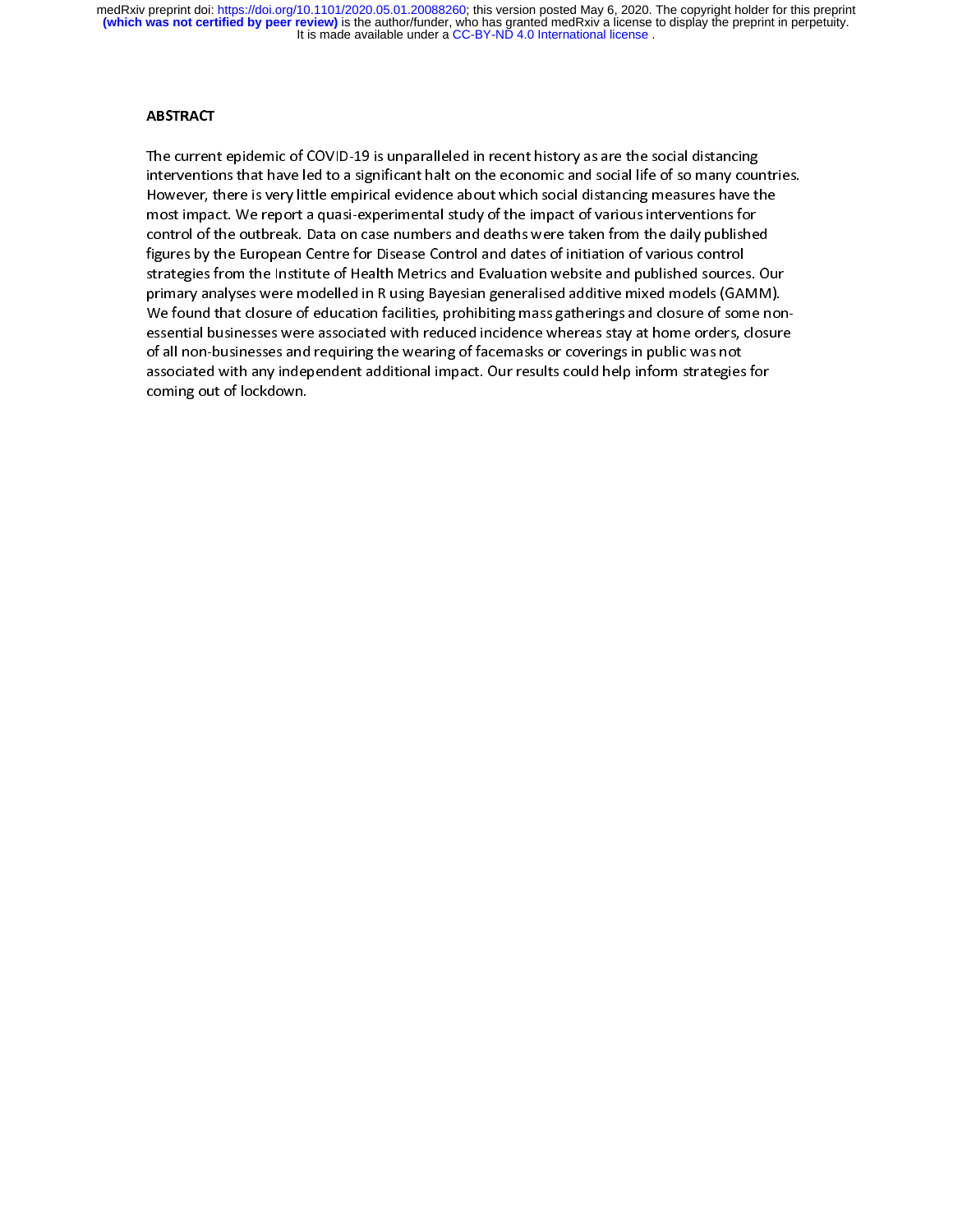### Introduction

The current pandemic of COVID-19 is unprecedented in recent history. Not only is the impact of the epidemic being measured by the number of cases and deaths, but also by its impact on overloaded<br>health services and deleterious impacts on quality of life and near-future economic prospects. The impact on wider society is seen through the almost total stasis of our social and cultural life. To a health services and deleterious impacts on quality of life and near-future economic prospects. The<br>impact on wider society is seen through the almost total stasis of our social and cultural life. To a<br>large extent the impa inge extent the impact of social distancing has been shown in China, Italy and Spain that have<br>already turned the tide on their country's epidemics using often severe social distancing strategies already turned the tide on their country's epidemics using often severe social distancing strategies.<br>What these examples do not do is indicate the relative importance of the different nonpharmaceutical/ social distancing interventions. Given the potentially high economic and social costs .<br>arising from stringent control measures <sup>1-5</sup>, it is imperative to determine which social distancing<br>measures are most effective at controlling the pandemic. Any relaxation of current control measures measures are most effective at controlling the pandemic. Any relaxation of current control measures<br>should be informed by such knowledge. At present much policy is being driven by the results of should be informed by such knowledge. At present much policy is being driven by the results of<br>mathematical models <sup>6</sup>. However, there is already debate about the validity and limitations of the show a showledge in formed by such the informed policy is at present much policy in the results of the rest mathematical models <sup>6</sup>. However, there is already debate about the validity and limitations of the different mode different models for policy making and modelling approaches that have been used  $7-10$ . What has different models for policy making and modelling approaches that have been used <sup>7-10</sup>. What has<br>been missing is empirical evidence of what aspects of currently applied non-pharmaceutical contro<br>measures have or have not b measures have or have not been effective.

A quasi-experimental study design is an intervention study where the allocation to receive the  $\frac{1}{1}$ intervention (or not) is not randomly made. At present, most European states have introduced a<br>similar suite of interventions aimed at reducing contact between individuals to reduce transmissi<br>However, the different types similar suite of interventions aimed at reducing contact between individuals to reduce transmission. another. No measure was imposed by all European countries and where measured were imposed, However, the different types of intervention and their timing vary from one country to<br>another. No measure was imposed by all European countries and where measured were imp<br>they were often imposed at different points in th they were often imposed at different points in the development of the epidemics. This situation<br>offers a unique opportunity to investigate the putative impacts of the various types of intervention, offers a unique opportunity to investigate the putative impacts of the various types of intervention, as each individual-country epidemic forms what is effectively a chronosequence of disease spread. The intervention strategies can then be compared as interrupted time series.

We report here preliminary analyses of trends in both reported cases and deaths across 30 European<br>countries with rather different approaches to and timing of restrictions. We use a quasi- $\frac{1}{2}$ experimental approach to identify what affects such restrictions may have had on the control of the epidemic. countries with rather different approaches to and timing of restrictions. We use a quasiexperimental approach to identify what affects such restrictions may have had on the control of the<br>epidemic. epidemic.

# $\overline{1}$

ו<br>ו Methods<br>Data on new cases and deaths reported by all countries were obtained by the European Centre for<br>Disease Control (https://www.ecdc.europa.eu/en/publications-data/download-todays-datageographic-distribution-covid-19-cases-worldwide). Data up to 24<sup>th</sup> April are included. For the UK we used only pillar 1 case numbers. Pillar 1: swab testing in Public Health England laboratori $\epsilon$ geographic-distribution-covid-19-cases-worldwide). Data up to 24"' April are included. For the UK<br>we used only pillar 1 case numbers. Pillar 1: swab testing in Public Health England laboratories and<br>National Health Servic National Health Service hospitals for those with a clinical need, and health and care workers. Pillar 2<br>results (swab testing for health, social care and other essential workers and their households) as<br>reported daily on h results (swab testing for health, social care and other essential workers and their households) as public#history were removed from the case numbers, as pillar 2 sampling was only introduced late <u>removed as</u> a coronavirus-coronavirus-coronavirus-coronavirus-coronavirus-coronavirus-coronavirus-<br>in the course of the UK epidemic and has inflated total case numbers relative to earlier in the UK<br>outbreak. We also adjus outbreak. We also adjusted by the number of tests reported per 1 million population taken as of 16<sup>th</sup><br>April from WorldoMeter (https://www.worldometers.info/coronavirus/). In order to compare time outbreak. We also adjusted by the number of tests reported per 1 million population taken as of 16"<br>April from WorldoMeter (<u>https://www.worldometers.info/coronavirus/</u>). In order to compare time<br>series for different count Approximate the Coronavirus Coronavirus Coronavirus Coronavirus Coronavirus Coronavirus Coronavirus Series for different countries with different dates of onset for their own epidemics we chose to define the onset as the f define the onset as the first day after the latest time where there were two or more consecutive<br>days with no cases reported. days with no cases reported.  $\int$  and  $\int$  and  $\int$  after the latest time where  $\int$  more consecutive  $\int$  more consecutive  $\int$  more consecutive  $\int$  more consecutive  $\int$  more consecutive  $\int$  more consecutive  $\int$  more

The dates when (if at all) various of four social restrictions were imposed for 30 European countries ا<br>; are given by the Institute of Health Metrics and Evaluation Data (IHME) are given by the Institute of Health Metrics and Evaluation Data (IHME).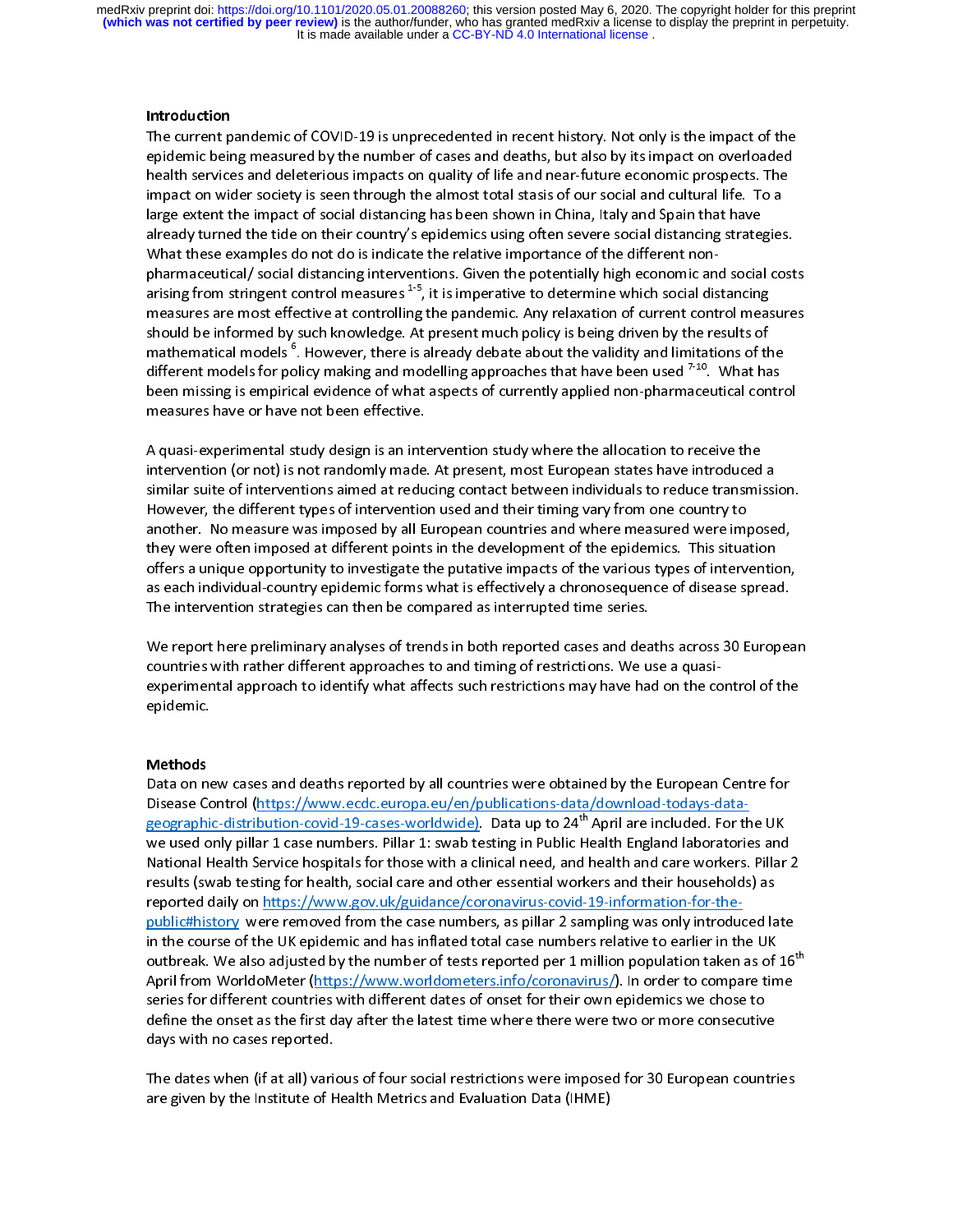(https://covid19.healthdata.org/). The six categories are "Mass gathering restrictions", "Initial<br>business closure", "Educational facilities closed", "Non-essential services closed" and "Stay at home order" and "Travel severely limited". However, no country was in this analysis listed as having severe travel restrictions and this will dropped from any further analysis. The IHME definitions of these are given on their website. Paraphrasing the definitions.

- Mass gathering restrictions are mandatory restrictions on private of public gatherings of any • Mass gathering restrictions are manufactly restrictions on private or public gatherings of any<br>number.<br>The first time that there was any mandatory closure of businesses, not necessarily all
- The first<br>businesse • businesses. Usually such initial closures would primarily affect business such as bars and<br>restaurants.
- businesses. Is such initial closure in the primarily affect business such a bars and<br>restaurants.<br>Where non-essential businesses are ordered to close this includes many more businesse. restaurants.<br>Where non-e<br>than may be • than may be in the previous category and include general retail stores and services such as<br>hairdressers. than may be in the previous category and include general retail stores and correct cathods<br>hairdressers.<br>Education facilities closure includes all levels (primary, secondary and higher) education tha
- hammersers.<br>Education fac<br>stop direct te •
- stop direct teacher to student teaching.<br>Stay at home orders affect all individuals unless travelling for essential services, allowing stay at home orders affect all individuals<br>Stay at home orders affect all individuals<br>only close contact with people of the sar • Stay at home orders an experimental and state and safegue of the services, and they are expected only close contact with people of the same household and perhaps some outdoors exerci-

In addition, we sought information on when countries started to advise or require their citizens to  $\frac{1}{2}$ wear face masks or coverings. The dates when government recommendations or compulsory orders<br>about face coverings (whichever date was earlier) started over the majority of the population were wear face coverings. The dates when government recommendations or computery orders<br>about face coverings (whichever date was earlier) started over the majority of the population were<br>collected from credible sources, as list collected from credible sources, as listed in Supplemental file 1. However, there was substantial<br>heterogeneity in how the wearing of face coverings in the community was encouraged or mandated heterogeneity in how the wearing of face coverings in the community was encouraged or manda<br>and in what contexts, such as always outside the home or just in shops or on public transport. Th and in what contexts, such as always outside the home or just in shops or on public transport. This<br>heterogeneity combined with their relative recent introduction means that we do not yet endorse heterogeneity combined with their relative recent introduction means that we do not yet endorse<br>using the results about face covering use (in our main model) being used to inform public policy. We using the results about face covering use (in our main model) being used to inform public policy. W<br>also adjusted by the number of tests reported per 1 million population taken on the 17<sup>th</sup> April from also adjusted by the number of tests reported per 1 million population taken on the 17<sup>th</sup> April from<br>WorldoMeter (https://www.worldometers.info/coronavirus/).

WorldoMeter (https://www.worldometers.info/coronavirus/).<br>We undertook two sets of analyses. The first is a multi-level mixed effects regression analysis in<br>STATA v 16.1. We used a mixed effects negative binomial regressio ا<br>؟ a specific day as the outcome variable, country population as the exposure variable, country as a STATA V 16.1. We use a minimum of the minimum regression model with cases in the country as a<br>a specific day as the outcome variable, country population as the exposure variable, country as a<br>mixed affect, and days from st a specific day as the outcome variable, country population as a fixed effect. All main interventions were<br>included as categorical fixed effects in the model as the number of weeks after the start of the included as categorical fixed effects in the model as the number of weeks after the start of the intervention with day 1 being the day following the intervention implementation.

The second analysis was done in R using Bayesian generalised additive mixed models (GAMM) to ا<br>; adjust for spatial dependency in disease between nation states. The variance in the COVID-19 data<br>was four orders of magnitude larger than the mean number of cases, and three orders of magnitude adjust for spatial dependency in disease between nationalism the variance in the variance in the distribution<br>was four orders of magnitude larger than the mean number of cases, and three orders of magnitud<br>larger than the was four orders of magnitude larger than the mean number of states, and the consideration magnitude larger than the mean number of deaths. Consequently, models were fit using a negative binomial specification to account fo specification to account for potential over-dispersion in the data.

Let Yi,t be the number of COVID-19 cases or deaths for country  $i = 1, \dots, l$  at time  $t = 1, \dots, T$  $\frac{1}{1}$ The general algebraic definition of the models is given by:  $Y_{i,t}|\mu_{i,t}$  algebraic definition of the models is  $Y_{i,t}|\mu_{i,t}$ ,  $\mathbb{E}$   $\sim$   $NegBin(\mu_{i,t}$ ,  $\mathbb{E})$ ,

۱<br>t where Yi,t is the number of COVID-19 cases or deaths for country  $i = 1, \dots, l$  at time  $t = 1, \dots, \mu_{i,t}$  is<br>the predicted number of COVID-19 cases or deaths for country  $i$  and time  $t$ , and  $\mathbb{Z} > 0$  is the negative<br>binom binomial dispersion parameter. A logarithmic link function of the expected number of cases or binding the experiment of the expected number of the expected number of the expected number of the expected number of cases of cases of cases of cases of cases of cases of cases of cases of cases of cases of cases of cases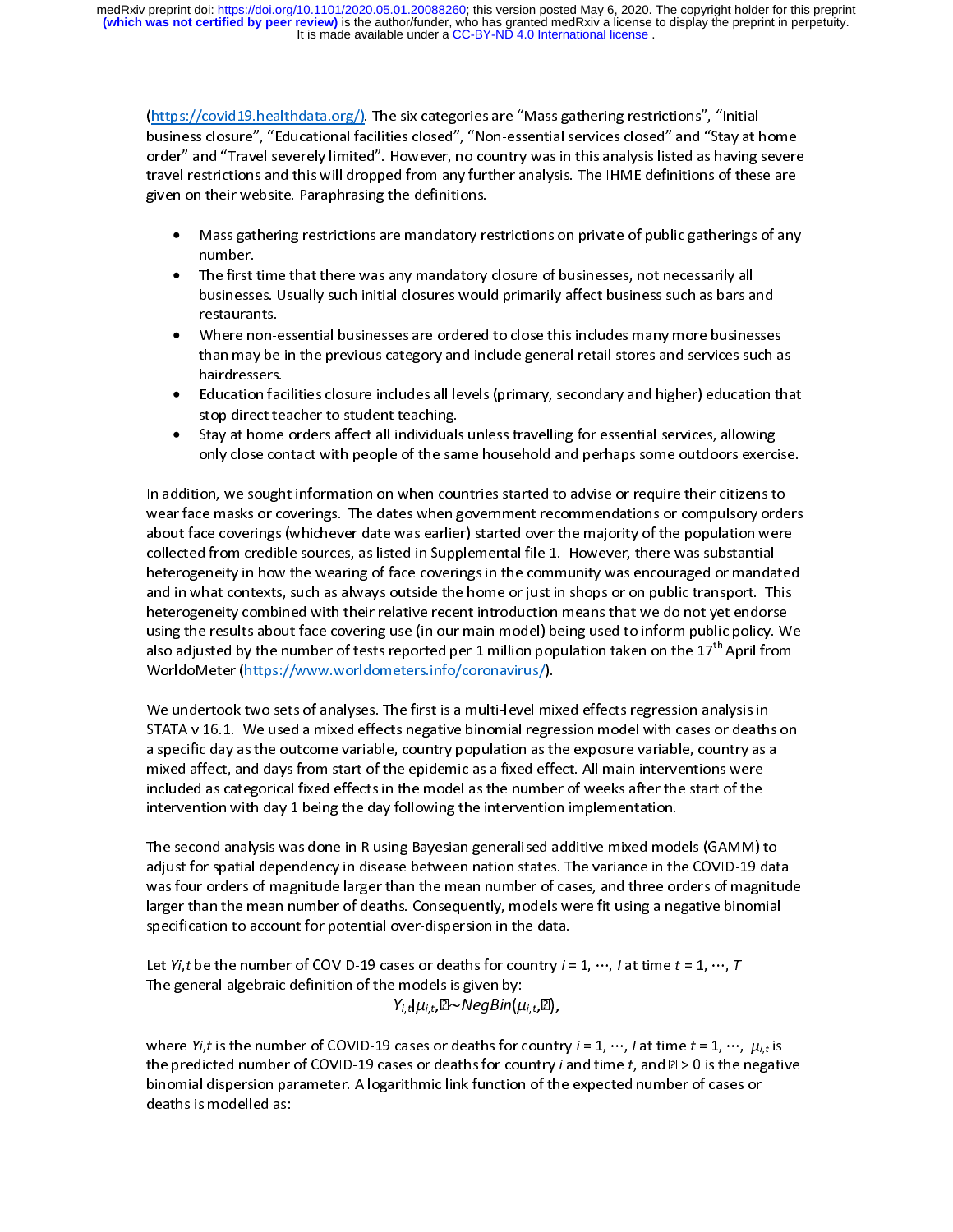$$
\log(\mu_{i,t}) = \alpha + \log(P_{i,d[t]}) + \delta D_{i,d[t]} + \mathbb{E}R_{i,d[t]} + \sum_k X_{i,t,k} + u_i + v_i,
$$

\<br>Cf<br>r \<br>( f<br>| r<br>| l where *α* corresponds to the intercept;  $\log(P_{i,d[t]})$  denotes the logarithm of the population at risk for country *i* and day  $d[t]$  included as an offset to adjust case counts by population.  $D_{i,d[t]}$  is a linear term for th for the number of days since the outbreak started, with coefficient  $\delta$ .  $R_{i,d[t]}$  is a linear function of the number of COVID-19 tests carried out per country *i* at day  $d[t]$ , with regression coefficient  $\mathbb{Z}$ . X is for the number of days since the outbreak started, when coefficient  $B$ .  $R_{i,d[t]}$  is a linear function of the number of COVID-19 tests carried out per country *i* at day  $d[t]$ , with regression coefficient  $B$ . X is a matr number of COVID-19 tests carried out per country *i* at day d<sub>[t]</sub>, with regression coefficients *β*.<br>Intervention measures comprise of an index of 1, ...,*N* number of days following the intervention<br>being implemented. W with spatial dependency that represent, for example, human mobility, were incorporated using<br>spatially correlated (i.e. structured) random effects ( $u_i$ ) and independent, identical and normal<br>distributed (i.e. unstructure specified using a Besag-York-Mollie model to account for spatial dependencies and unstructured For potential non-linearities in the exposure-response relationship. Unknown confounding factors<br>with spatial dependency that represent, for example, human mobility, were incorporated using<br>spatially correlated (i.e. stru For potential dependency that represent, for example, human mobility, were incorporated using<br>spatially correlated (i.e. structured) random effects  $(u_i)$  and independent, identical and normal<br>distributed (i.e. unstructure spatially correlated (i.e. structured) random effects  $(u_i)$  and independent, identical and normal<br>distributed (i.e. unstructured) random effects  $(v_i)$  for each country *i*. Spatial random effects were<br>specified using a Be spatially correlated (i.e. structured) random effects ( $u_i$ ) and independent, identical and normal<br>distributed (i.e. unstructured) random effects ( $v_i$ ) for each country *i*. Spatial random effects were<br>specified using a distributed (i.e. unstructured) random effects (*V<sub>i</sub>*) for each country *i*. Spatial random effects were<br>specified using a Besag-York-Mollie model to account for spatial dependencies and unstructured<br>variation between cou

Substitution between countries <sup>11</sup>. Goodness of fit was evaluated using the Deviance Information<br>Criterion (DIC). Models were fitted in R version 3.6.1 using the INLA package.<br>**Results**<br>Table 1 gives the estimated date of Criterion (DIC). Models were fitted in R version 3.6.1 using the INLA package.<br> **Results**<br>
Table 1 gives the estimated date of the start of the epidemic in each country and when each of the<br>
five intervention types were im Results<br>
Table 1 gives the estimated date of the start of the epidemic in each country of<br>
five intervention types were implemented, according to the IHME website. "T<br>
was not introduced in any European country. "Mass gath 「「いい」 Table 1<br>Table 1<br>five inte<br>was not<br>closure"<br>Italy and The intervention types were implemented, according to the IHME website. "Travel severely limited"<br>was not introduced in any European country. "Mass gathering restrictions", "initial business<br>closure", "educational facilit was not introduced in any European country. "Mass gathering restrictions", "initial business<br>closure", "educational facilities closed", "non-essential services closed" and "stay at home order"<br>were respectively implemented closure", "educational facilities closed", "non-essential services closed" and "stay at home on<br>were respectively implemented by 29, 28, 29, 23 and 19 countries. In three countries (Germ<br>Italy and Spain) the restrictions External factor of the method in 1980, 28, 29, 23 and 19 countries. In three countries (Germany, Italy and Spain) the restrictions were not implemented uniformly through the country and so we took the median date. Italy w Italy and Spain) the restrictions were not implemented uniformly through the country and so we<br>took the median date. Italy was the first country to enter the epidemic on  $22^{nd}$  February and<br>Lithuania the last on  $14^{th}$  Italy and Spain) the restrictions were not implemented uniform, the eight and  $22^{nd}$  February and Lithuania the last on  $14^{th}$  march. Half of all countries had their epidemic start on or before  $27^{th}$  February.<br>Februar

Lithuania the last on 14<sup>th</sup> march. Half of all countries had their epidemic start on or before 27<sup>th</sup><br>February.<br>Hierarchical probabilistic models were used to estimate the effects of interventions on the numbe<br>of COVID-19 Lithuania the last on 14" march. Half of all countries had their epidemic start on or before 27"<br>February.<br>Hierarchical probabilistic models were used to estimate the effects of interventions on the num<br>of COVID-19 cases a ,<br>Hierarchic<br>of COVID-;<br>Table 2.<br>The expos |<br>|<br>|<br>|-

of COVID-19 cases and deaths across 30 European countries. The model metrics are presented in<br>Table 2.<br>The exposure-response relationships estimated by the models are presented in Figures 1 (cases) an<br>2 (deaths). The  $X$  Table 2.<br>The exposure-response relationships estimated by the models are presented in Figures 1 (cases) and 2 (deaths). The  $X$  axis represents the days since the intervention started and the  $Y$  axis indicates the models The expo<br>2 (death<br>logarithr<br>on the n<br>increase ד<br>|}<br>|} c 2 (deaths). The  $X$  axis represents the days since the intervention started and the  $Y$  axis indicates the logarithm of the risk ratio. It can be observed that mass gathering restrictions have a negative effect on the num logarithm of the risk ratio. It can be observed that mass gathering restrictions have a negative effect<br>on the number of cases with less cases occurring as the number of days since intervention started<br>increases. A similar COVID-19 cases. This is evident as the estimated relationship and its 95% credible interval stay close to zero on the Y axis. Surprisingly, stay-home measures showed a positive association with cases.<br>This means that as th increases. A similar effect is observed for the initial closure of business and the closure of education facilities with less cases occurring as the number of days since the intervention increases. The<br>closure of non-essential business does not appear to have a significant effect on the number of<br>COVID-19 cases. This is evide closure of non-essential business does not appear to have a significant effect on the number o<br>COVID-19 cases. This is evident as the estimated relationship and its 95% credible interval stay<br>to zero on the Y axis. Surpris COVID-19 cases. This is evident as the estimated relationship and its 95% credible interval stay of the zero on the Y axis. Surprisingly, stay-home measures showed a positive association with case.<br>This means that as the n to zero on the Y axis. Surprisingly, stay-home measures showed a positive association with cases.<br>This means that as the number of lock-down days increased, so did the number of cases. The use of<br>face coverings initially s This means that as the number of lock-down days increased, so did the number of cases. The use<br>face coverings initially seems to have had a protective effect. However, after day 15 of the face<br>covering advisories or requir The meanings initially seems to have had a protective effect. However, after day 15 of the face<br>covering advisories or requirements, the number of cases started to rise. Similar patterns were<br>observed for the relationship Face covering advisories or requirements, the number of cases started to rise. Similar patterns were observed for the relationship between face coverings and deaths. Negative associations were estimated for mass gatherings observed for the relationship between face coverings and deaths. Negative associations were<br>estimated for mass gatherings, initial business closure and the closure of educational facilities; v<br>a non-significant effect was estimated for mass gatherings, initial business closure and the closure of educational facilities;<br>a non-significant effect was estimated for non-essential business closure. There was a positive<br>association with the usage estimated for non-essential business closure. There was a positive association with the usage of face coverings (masks), while the stay-home measures showed an inverted U quadratic effect with an initial rise of cases up t association with the usage of face coverings (masks), while the stay-home measures showed an inverted U quadratic effect with an initial rise of cases up to day 20 of the intervention followed by a inverted U quadratic effect with an initial rise of cases up to day 20 of the intervention followed by a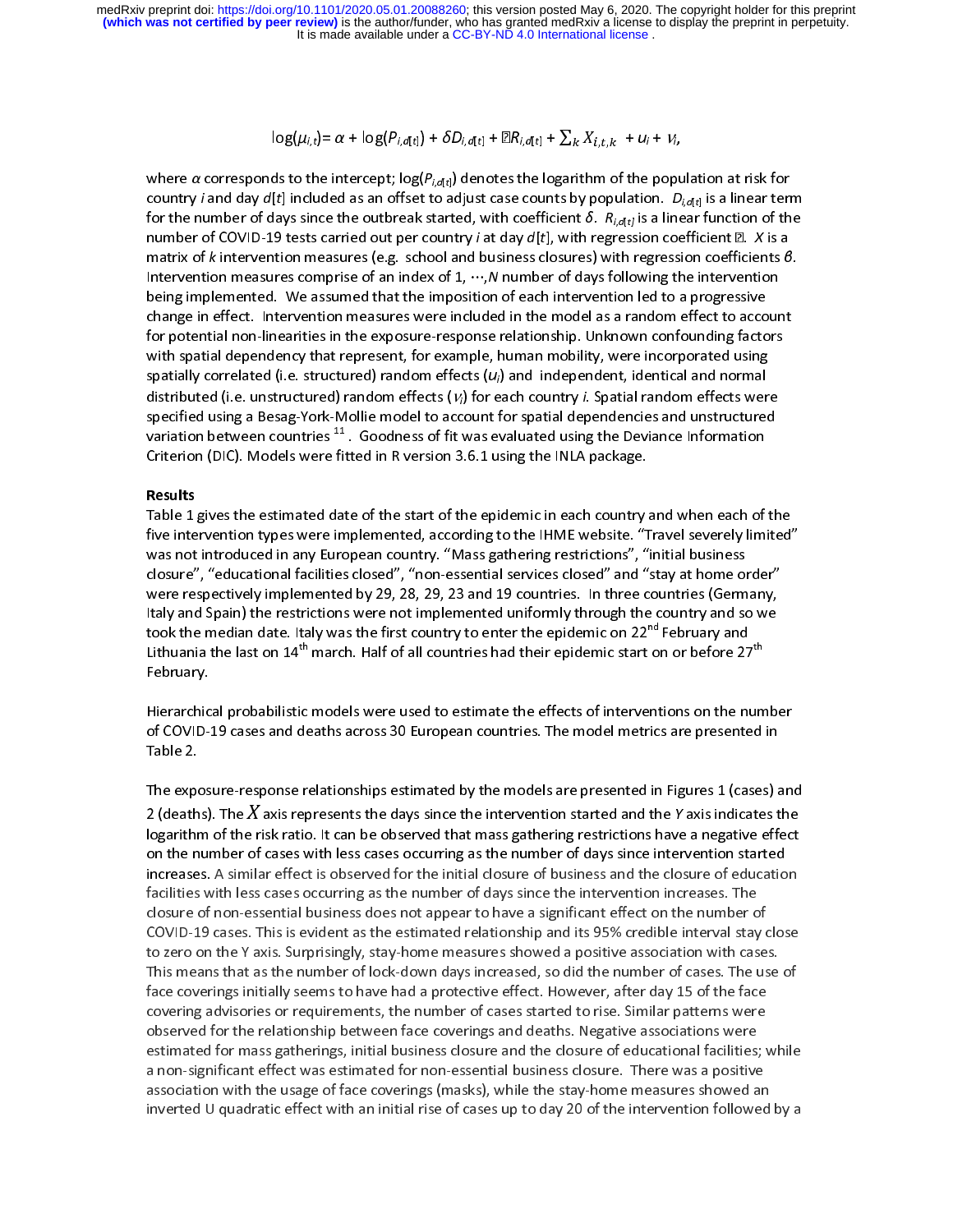decrease in cases. These results would suggest that the widespread use of face masks or coverings in<br>the community do not provide any benefit. Indeed, there is even a suggestion that they may actually<br>increase risk, but as increase risk, but as stated previously, we feel that the data on face coverings are too preliminary to

as 7 day rolling means, and the numbers predicted by the models on cases and deaths. Although for<br>many countries there is a reasonable correlation between the two this is not the case for all<br>countries and particularly the inform public policy. We have used to ensure outbreak control.<br>Such orders may not be required to ensure outbreak control.<br>Figures 3 and 4 shows the association between actual cases and deaths in each country, expresse<br>as Figures 3 and 4 shows the association between actual cases a<br>as 7 day rolling means, and the numbers predicted by the mo<br>many countries there is a reasonable correlation between the<br>countries and particularly the smaller c Fairchis Figures 3 and the numbers predicted by the models on cases and deaths. Although fo<br>many countries there is a reasonable correlation between the two this is not the case for all<br>countries and particularly the smaller countr as 7 day roung means, and incrementary predicted by the interest on the case for all countries and particularly the smaller countries. This is most noticeable for Sweden which had lower numbers of cases and deaths than pre countries and particularly the smaller countries. This is most noticeable for Sweden which hardwhers of cases and deaths than predicted, though this could be explained by partial implementation of controls and unmandated b numbers of cases and deaths than predicted, though this could be explained by partial<br>implementation of controls and unmandated behavioural change in the population. This observation<br>would suggest that, at least for some c implementation of controls and unmandated behavioural change in the population. Th<br>would suggest that, at least for some countries, our model does not capture all the tem<br>changing variables influencing the spread of the di

implementation of controls and annualization controls and uniq pointing pointing pointing in the temporally<br>changing variables influencing the spread of the disease.<br>The maps of the posterior means of the country-specific changing variables influencing the spread of the disease.<br>The maps of the posterior means of the country-specific risk ratios are shown in Figure 5. These<br>maps can be interpreted as the residual risk ratio for each country The maps of the posterior means of the country-specific<br>maps can be interpreted as the residual risk ratio for eacl<br>covariates in the model. Figure 5 also shows the country-<br>one case or one death. The proportion of spatial - 「<br>「 (<br>「 The maps can be interpreted as the residual risk ratio for each country after accounting for all other<br>covariates in the model. Figure 5 also shows the country-specific posterior probability of exceedione case or one death maps can be interpreted as the residue of the residue of the residue of the residue of the reserve of the reserve of the reserve of the reserve of the reserve of the reserve of the reserve of the reserve of the reserve of

covariates in the model. The proportion of spatial variance explained by the models is 16% for the<br>case-specific model, and 15% for the death-specific model.<br>For comparison, the analysis using a multilevel mixed effects mo The case-specific model, and 15% for the death-specific model.<br>
For comparison, the analysis using a multilevel mixed effects model has results shown in Table 4.<br>
conclusions of this analysis were the same as for the hiera For comparison, the analysis using a multilevel mixed effect<br>conclusions of this analysis were the same as for the hierarre<br>above. In addition, we looked at the impact of removing ear<br>model log likelihoods. The biggest imp Fc<br>c<br>r For clusters, this analysis were the same as for the hierarchical probabilistic models described<br>above. In addition, we looked at the impact of removing each intervention or all interventions on the<br>model log likelihoods. above. In addition, we looked at the impact of removing each intervention or all interventions of<br>model log likelihoods. The biggest impact came from removing educational closures from the mo<br>The next biggest changes came model log likelihoods. The biggest impact came from removing educational closures from the model.<br>The next biggest changes came from removal of stay home, and masks from the model, but neither<br>of these interventions were a The next biggest changes came from removal of stay home, and masks from the model, but neither<br>of these interventions were associated with a decline in epidemic risk.<br>Discussion<br>We have undertaken a quasi-experimental stud

The interventions were associated with a decline in epidemic risk.<br>
Discussion<br>
We have undertaken a quasi-experimental study of the impact of various forms of social distancing<br>
interventions on the epidemics of COVID-19 Discussion<br>We have undertaken a quasi-experimental study of the impact of vario<br>interventions on the epidemics of COVID-19 infection in 30 different Eu<br>analyses confirm that the imposition of non-pharmaceutical control me<br> ]<br>| |<br>| ה The have unitervention<br>interventionallyses controlling<br>from every<br>of some bundles We have undertaken a quark of COVID-19 infection in 30 different European countries. Our<br>analyses confirm that the imposition of non-pharmaceutical control measures have been effective in<br>controlling epidemics in each coun inalyses confirm that the imposition of non-pharmaceutical control measures have been effectiontrolling epidemics in each country. However, we were unable to demonstrate a strong improm every intervention. Closure of educa analyses controlling epidemics in each country. However, we were unable to demonstrate a strong impact<br>from every intervention. Closure of educational facilities, banning mass gatherings and early closure<br>of some but not n From every intervention. Closure of educational facilities, banning mass gatherings and early closure of some but not necessarily all commercial businesses were all associated with reduction of the spread of infection. Wid from every intertrincessarily all commercial businesses were all associated with reduction of the<br>spread of infection. Widespread closure of all non-essential businesses and stay at home orders<br>seem not to have had much if spread of infection. Widespread closure of all non-essential businesses and stay at home orders<br>seem not to have had much if any value. The results on face coverings are too preliminary to be<br>reliable but what results are

spread of infection. Widespread closure of all non-essential businesses and stay at home orders<br>seem not to have had much if any value. The results on face coverings are too preliminary to be<br>reliable but what results are reliable but what results are available do not support their widespread use in the community.<br>Spatiotemporal hierarchical models, like the one presented here, have the advantage of being alto explicitly quantify the probab Spatiotemporal hierarchical models, like the one presented here, have the advantage of being<br>to explicitly quantify the probability that an epidemic may or may not occur at a specific time<br>location. We have previously used The explicitly quantify the probability that an epidemic may or may not occur at a specific time or location. We have previously used similar models to account for spatiotemporal effects in health outcomes.<sup>11</sup> Public heal location. We have previously used similar models to account for spatiotemporal effects in health<br>outcomes.<sup>11</sup> Public health officials may be more inclined to deploy interventions if the probability<br>an epidemic exceeds a c outcomes.<sup>11</sup> Public health officials may be more inclined to deploy interventions if the probability<br>an epidemic exceeds a certain value. Ideally, public health decision-makers should agree on the<br>specific epidemic thresh outcomes.<sup>44</sup> Public health officials may be more inclined to deploy interventions if the probability of<br>an epidemic exceeds a certain value. Ideally, public health decision-makers should agree on the<br>specific epidemic thr

specific epidemic thresholds (i.e. the incidence above which the disease requires imposition of<br>control measures) to make model predictions meaningful.<br>Whether or not school closures are likely to have been important in co specific epidemic increasing (i.e. the includence above thresholds incontrol measures) to make model predictions meaningful.<br>Whether or not school closures are likely to have been important in controlling the spread of<br>epi Whether or not school closures are likely to have been imp<br>epidemic disease is an issue of some debate in both the sci<br>uncertainty about how beneficial the closing of educationa りり epidemic disease is an issue of some debate in both the scientific and lay media. There has been<br>uncertainty about how beneficial the closing of educational establishments can be on respiratory epidemic disease is an idea of some debate in both the scientific and lay media. The science of some<br>uncertainty about how beneficial the closing of educational establishments can be on respiratory<br>the scientific and the s uncertainty about how beneficial the closing of educational establishments can be on respiratory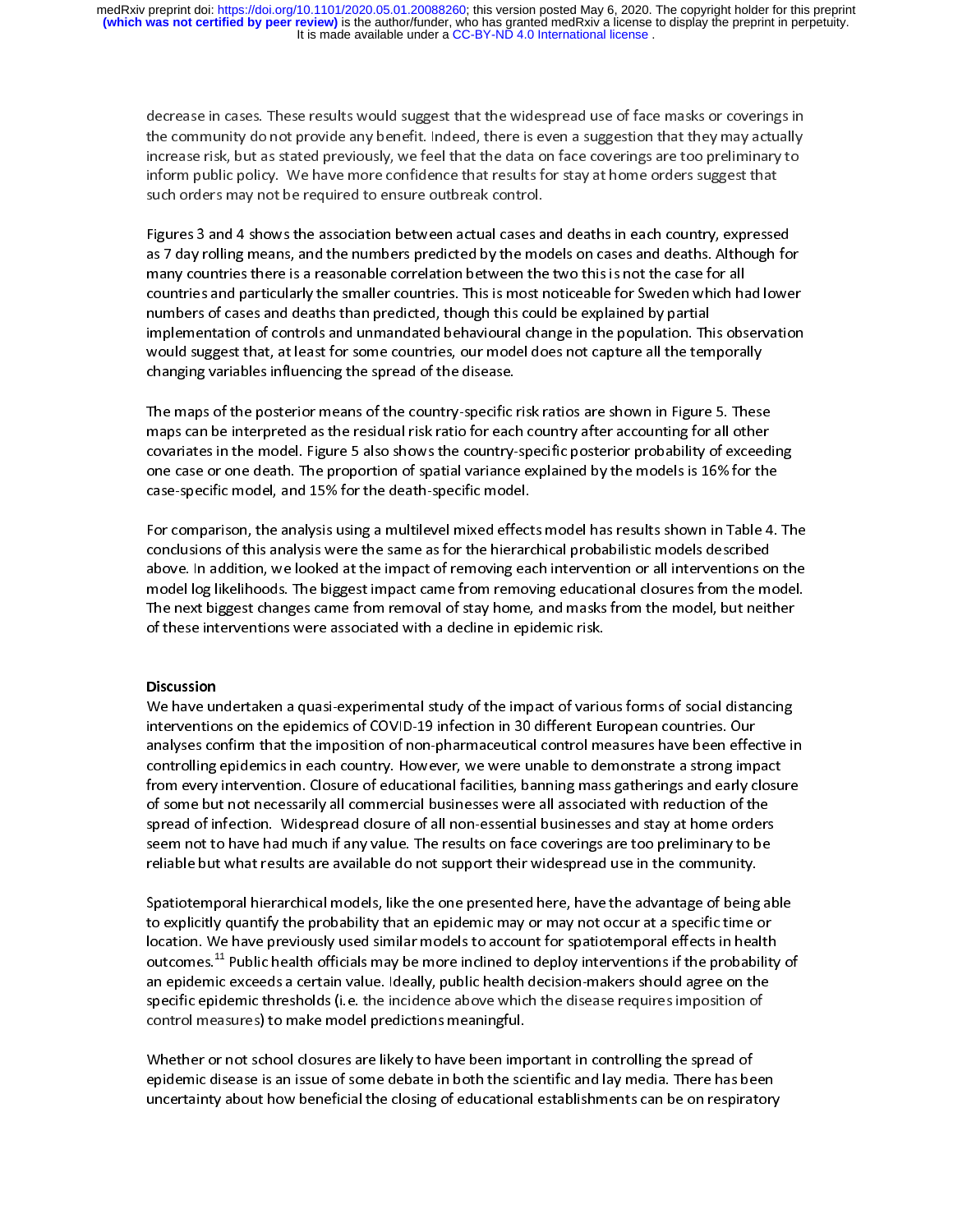disease transmission <sup>42-14</sup>. The value of school closures is particularly uncertain for COVID-19 given<br>the observation that children have only mild or no symptoms <sup>15</sup>. Decline in the infectiousness of th<br>SARS-1 outbreak the observation that children have only mild or no symptoms <sup>25</sup>. Decline in the intectiousness of the SARS-1 outbreak in Hong Kong in 2003 was also a time when many interventions were implemented including school closures in the current pandemic, Hong Kong managed to substantially reduce the transmissibility of COVID-<br>19 fairly early in the outbreak by a limited number of interventions one of which was keeping<br>schools closed <sup>17</sup>. However, In the current pandemic, Hong Kong managed to substantially reduce the transmissibility of COVID-19 factor outbreak by a limit of the outbreak by a limit of the outbreak by a mainland China, Hong Kong, and Singapore suggest that school closures did not contribute to the control of the epidemic". However, this is not In mainland China, Hong Kong, and Singapore suggest that school closures did not contribute to the<br>control of the epidemic". However, this is not a valid argument against school closures as peak<br>shedding of virus in SARScontrol of the epidemic". However, this is not a valid argument against school closures as peak<br>shedding of virus in SARS-CoV was around day 10 whereas peak shedding of SARS-CoV-2 is much<br>earlier and possibly before sympt shedding of virus in SARS-CoV was around day 10 whereas peak shedding of SARS-CoV-2 is mucearlier and possibly before symptoms develop <sup>18-20</sup>. In contrast to COVID-19, SARS was primaril infectious after onset of symptoms earlier and possibly before symptoms develop  $^{18-20}$ . In contrast to COVID-19, SARS was primarily infectious after onset of symptoms when most cases would have been hospitalised or at least quarantined. Throat swabs fro earlier and possibly before symptoms develop <sup>2020</sup>. In contrast to COVID-19, SARS was primarily infectious after onset of symptoms when most cases would have been hospitalised or at least quarantined. Throat swabs from ch quarantined. Throat swabs from children have shown similar viral load to those in adults<sup>21</sup>, yet a<br>review of contact tracing studies failed to find incidents where transmission occurred from childre<br>to adults<sup>21</sup>. We cann to adults <sup>21</sup>. We cannot resolve the lack of consensus in these lines of evidence, about whether children can pass SARS-COV-2 to adults. What our study also does not do is identify which level of school closure has the m to adults <sup>21</sup>. We cannot resolve the lack of consensus in these lines of evidence, about whether children can pass SARS-COV-2 to adults. What our study also does not do is identify which level school closure has the most children can pass SARS-COV-2 to adults. What our study also does not do is identify which level of<br>school closure has the most benefit whether it is primary, junior, senior school or even higher<br>education. This will need t education. This will need to be the focus of further research. Note that the results presented h<br>are based on total closure. It is possible that partial school closures such as three-day weekend<br>could have worthwhile impac

education. The second closure. It is possible that partial school closures such as three-day weekends<br>could have worthwhile impacts on the spread of infection <sup>22</sup>.<br>The second greatest impact on the epidemiology of the Eur are based on the spread of infection <sup>22</sup>.<br>The second greatest impact on the epidemiology of the European COVID-19 was from banning m<br>gatherings (which could be of any size), both public and private gatherings. A 2018 revi |<br>}<br>}<br>} The second gradient must be set all public and private gatherings. A 2018 review of the<br>impact of mass gatherings on outbreaks of infectious disease  $^{23}$  found that most evidence was linked<br>to the Islamic Hajj pilgrimag impact of mass gatherings on outbreaks of infectious disease <sup>23</sup> found that most evidence was linked<br>to the Islamic Hajj pilgrimage, where most infections were respiratory, mainly rhinovirus, human<br>coronaviruses and influ coronaviruses and influenza A virus. The evidence for outbreaks arising from other mass gather in such as music festivals or sporting events is less established, but not absent. Several outbreaks of respiratory infectious such as music festivals or sporting events is less established, but not absent. Several outbreaks of<br>respiratory infectious disease have been linked to open air festivals and other music festivals <sup>23, 24</sup>.<br>For instance, d respiratory infectious disease have been linked to open air festivals and other music festivals <sup>23, 24</sup>.<br>For instance, during the 2009 influenza season pandemic influenza A(H1N1)pdm09 outbreaks were<br>recorded at three of E respiratory infectious disease have been linked to open air festivals and other music festivals <sup>23, 24</sup>.<br>For instance, during the 2009 influenza season pandemic influenza A(H1N1)pdm09 outbreaks were<br>recorded at three of E

For instance, during the 2009 is six largest music festivals, while some 40% of pandemic flu cases that<br>season in Serbia were linked with the Exit music festival.<br>The link with business closures is particularly interesting recorded at the Exit music festival.<br>The link with business closures is particularly interesting. The two variables relating to business<br>closures are when the first closures occurred and when all non-essential closures wer The link with business closures is particularly interesting.<br>closures are when the first closures occurred and when a<br>many countries but not all, these two events occurred at<br>substantial collinearity which would underestim |<br>| C r c<br>| C L closures are when the first closures occurred and when all non-essential closures were enforced. For<br>many countries but not all, these two events occurred at the same time. So, there may be<br>substantial collinearity which w many countries but not all, these two events occurred at the same time. So, there may be<br>substantial collinearity which would underestimate the impact of one or both. Nevertheless, it is<br>worthy of note that the strongest a many countries and collinearity which would underestimate the impact of one or both. Nevertheles<br>worthy of note that the strongest association was with the initial closures. Given that those<br>closures were mostly directed worthy of note that the strongest association was with the initial closures. Given that those initia<br>closures were mostly directed at business where people congregate (i.e. the hospitality industry),<br>this would suggest th worthy stronger was interesting as where people congregate (i.e. the hospitality industry),<br>this would suggest that these businesses are where the most impact may be had. Although<br>outbreaks of food poisoning are frequently this would suggest that these businesses are where the most impact may be had. Although<br>outbreaks of food poisoning are frequently linked with restaurants, outbreaks of respiratory<br>infections are much more rarely so. One e outbreaks of food poisoning are frequently linked with restaurants, outbreaks of respiratory<br>infections are much more rarely so. One exception was an outbreak of SARS at a restaurant<br>live palm civets were caged close to c

infections are much more rarely so. One exception was an outbreak of SARS at a restaurant where<br>live palm civets were caged close to customer seating  $^{25}$ .<br>Our findings on facemasks or coverings are perhaps counterintui live palm civets were caged close to customer seating  $^{25}$ .<br>Our findings on facemasks or coverings are perhaps counterintuitive especially given the strong<br>debate on their use. In a recent systematic review we concluded ( c r<br>c r c The batter on their use. In a recent systematic review we concluded that the evidence in favour of f<br>mask use outside of hospital was weak.<sup>26</sup> On the other hand a recent modelling study conclude<br>that community facemask us mask use outside of hospital was weak.<sup>26</sup> On the other hand a recent modelling study concluded<br>that community facemask use could reduce the spread of COVID-19.<sup>27</sup> Our results on face coverings<br>should be considered to be that community facemask use could reduce the spread of COVID-19.<sup>27</sup> Our results on face coverings<br>should be considered to be preliminary because the use of coverings was recommended or required<br>only relatively late in the only relatively late in the epidemics in each European country. The results for face covering are too<br>
only relatively late in the epidemics in each European country. The results for face covering are too only relatively latential epidemics in the epidemics in each European country. The results for face covering a<br>The extension of face covering are too face covering are too face covering are too face covering are too face<br>I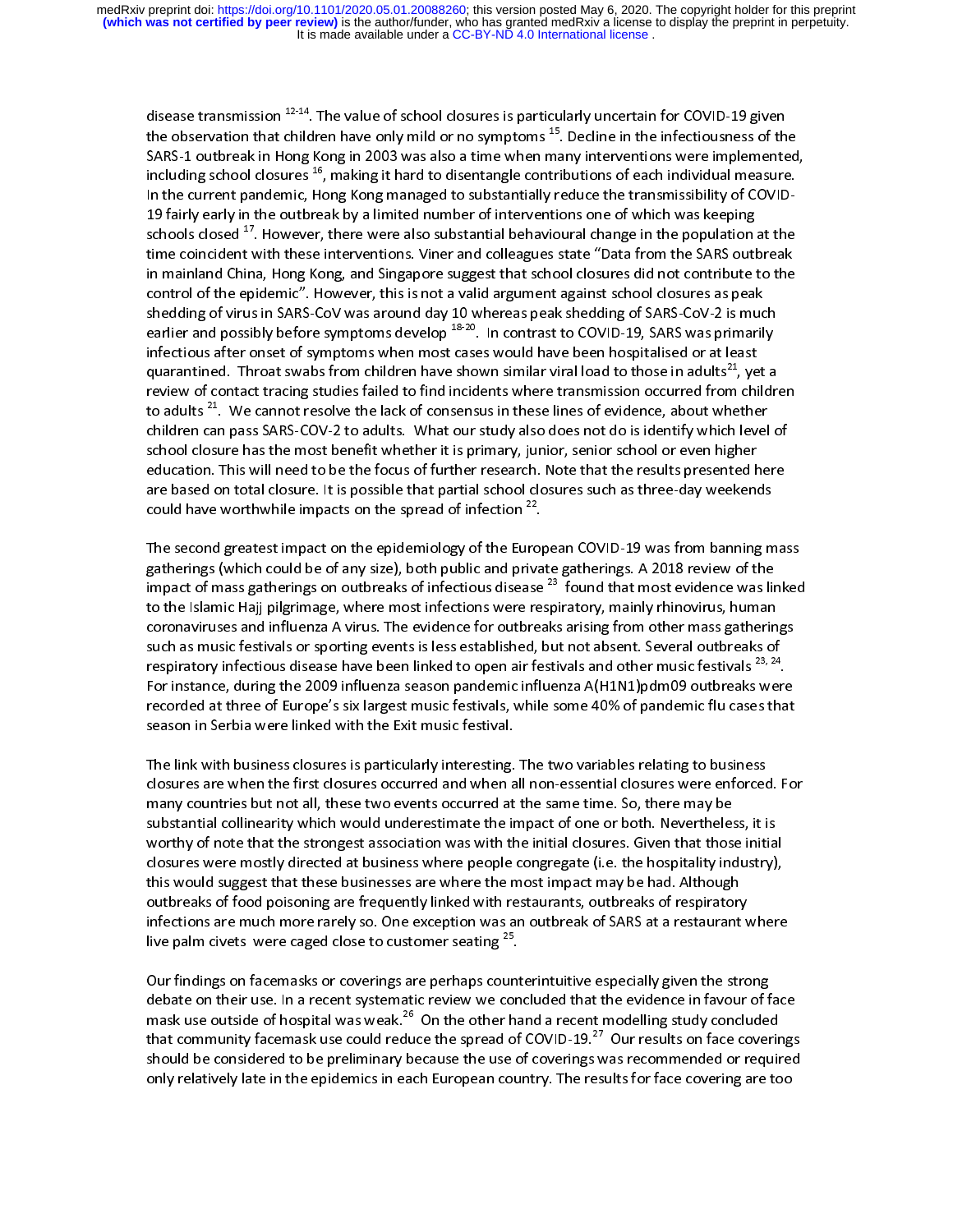## Limitations<br>\* LL = L

prelimitations<br>
Limitations<br>
Although our study suggests that closures of educational interventions and banning mass ga<br>
are the most important measures, this is caveated with several observations. Collinearity m<br>
bend to ی<br>Limitations<br>Although ou<br>are the most<br>hard to sepa | /<br>| i<br>| i ノノ こしこし Although the most important measures, this is caveated with several observations. Collinearity makes it<br>hard to separate out individual intervention effects. Moreover, many interventions were<br>implemented in different ways are the most implemented in different ways and at different points in the local epidemic. For example, in accordance with the IHME assignment, we treated Sweden as a country without school closures because schools for per implemented in different ways and at different points in the local epidemic. For example<br>accordance with the IHME assignment, we treated Sweden as a country without school clo<br>because schools for persons under 16 stayed op accordance with the IHME assignment, we treated Sweden as a country without school closure<br>because schools for persons under 16 stayed open, although upper secondary and tertiary ed<br>facilities were actually shut in Sweden because schools for persons under 16 stayed open, although upper secondary and tertiary educa<br>facilities were actually shut in Sweden from late March 2020<sup>26</sup>. Similarly, the exact timing of<br>restrictions being introduced v facilities were actually shut in Sweden from late March 2020<sup>26</sup>. Similarly, the exact timing of<br>restrictions being introduced varied over time in Italy, Spain and between individual federal states in<br>Germany<sup>27</sup>. Which t Germany <sup>27</sup>. Which types of work places could stay open varied; while the acceptable reasons for being outdoors also varied between countries. Stay at home orders in some countries may be an advisory that is not enforced being out that is not enforced whilst in others it is enforced by police with penalties. In some<br>countries, children may go outside and outdoor exercise is permitted whilst in others either may b<br>banned. In some countries, countries, children may go outside and outdoor exercise is permitted whilst in others either<br>banned. In some countries, severe travel restrictions may be a separate intervention whilst<br>it may be a consequence of a stay at banned. In some countries, severe travel restrictions may be a separate intervention whilst in other<br>it may be a consequence of a stay at home order and not be identified separately. Face covering<br>interventions varied huge it may be a consequence of a stay at home order and not be identified separately. Face covering<br>interventions varied hugely between countries: most made face covering voluntary and some only<br>suggested it in specific settin interventions varied hugely between countries: most made face covering voluntary and some onl<br>suggested it in specific settings. Because of this variety in how interventions are implemented and<br>described, the results for t interventions in specific settings. Because of this variety in how interventions are implemented and<br>described, the results for the potential of stay at home advisories especially may be under-<br>estimated. All models are si suggested, the results for the potential of stay at home advisories especially may be under-<br>estimated. All models are simplifications of the complex nature of reality; our modelling was unab<br>capture many subtle variations estimate are simplifications in how control measures were implemented. We acknowledge that<br>lack of direct observation of these variations may have biased our results.<br>**Conclusion**<br>Relaxing stay-at-home orders and allowing

described, the results for the results for the potential of stay at home advisories especially may be under-th<br>Delay be under-other at home and all any be underack of direct observation of these variations may have biased our results.<br> **Conclusion**<br>
Relaxing stay-at-home orders and allowing reopening of non-essential businesses appear to be the<br>
lowest risk measures to relax as p Conclusion<br>
Relaxing stay-at-home orders and allowing reopening of non-essential bus<br>
lowest risk measures to relax as part of plans to carefully lift COVID-19 lock<br>
now, there was relatively little unclear empirical evide ( ||<br>|<br>|<br>|-(「H」<br>「i」 concessors<br>Relaving sta lowest risk measures to relax as part of plans to carefully lift COVID-19 lockdown measures. Before<br>now, there was relatively little unclear empirical evidence on the relative value of different<br>interventions. And yet, the now, there was relatively little unclear empirical evidence on the relative value of different<br>interventions. And yet, the reasons to implement minimal control measures are compelling, given<br>the social and economic harm li interventions. And yet, the reasons to implement minimal control measures are compelling<br>the social and economic harm linked to tight control measures. Hence, whilst we need to b<br>cautious about using such preliminary resul the social and economic harm linked to tight control measures. Hence, whilst we need to be<br>cautious about using such preliminary results, public health officials will have to use evidence as it<br>emerges rather than expect t cautious about using such preliminary results, public health officials will have to use evidence<br>emerges rather than expect to wait for a final full view to decide what might be (was) the bes<br>control strategy. Careful moni emerges rather than expect to wait for a final full view to decide what might be (was) the best<br>control strategy. Careful monitoring of how relaxation of each control measure affects<br>transmissibility of COVID-19 is require emerges rather than expect to wait for a final full view to dechosing on the ingit for  $(0.42)$  might control strategy. Careful monitoring of how relaxation of each control measure affects transmissibility of COVID-19 is r transmissibility of COVID-19 is required and will help to minimise the inevitably imperfect results.<br>REFERENCES

- 1. Jacobs LA. Rights and quarantine during the SARS global health crisis: differentiated legal<br>consciousness in Hong Kong, Shanghai, and Toronto. Law & Society Review 2007;41(3):511- $\frac{1}{1}$  $\begin{bmatrix} 1 \\ 2 \end{bmatrix}$  $\begin{bmatrix} 1 \\ 2 \end{bmatrix}$  $\ddot{\phantom{0}}$
- 52.<br>2. Johnson HC, Gossner CM, Colzani E, et al. Potential scenarios for the progression of a COVID-19<br>6. epidemic in the European Union and the European Economic Area, March 2020.<br>5. Brooks SK, Webster RK, Smith LE, et al consciousness in Hong Kong, Shanghai, and Toronto. Law & Society Review 2007;41(3):511<br>52.<br>on HC, Gossner CM, Colzani E, et al. Potential scenarios for the progression of a COVID-19<br>epidemic in the European Union and the E ---<br>on l<br>epic<br>*Eur*e<br>:s Sk<br>it: R 2. Eurosurveillance 2020;25(9):2000202.<br>2. *Eurosurveillance* 2020;25(9):2000202.<br>3. Brooks SK, Webster RK, Smith LE, et al. The psychological impact of quarantine and how to redu<br>it: Rapid review of the evidence. The Lanc
- Eurosurveillance 2020;25(9):2000202.<br>s SK, Webster RK, Smith LE, et al. The psychological impact of quarantine and ho<br>it: Rapid review of the evidence. *The Lancet* 2020<br>. Eurosurveillance 2020, 20(9):2000202.<br>
Is SK, Webster RK, Smith LE, et al. The pit: Rapid review of the evidence. The Lu It: Rapid review of the evidence. The Lancet 2020 it: Rapid review of the evidence. The Lancet 2020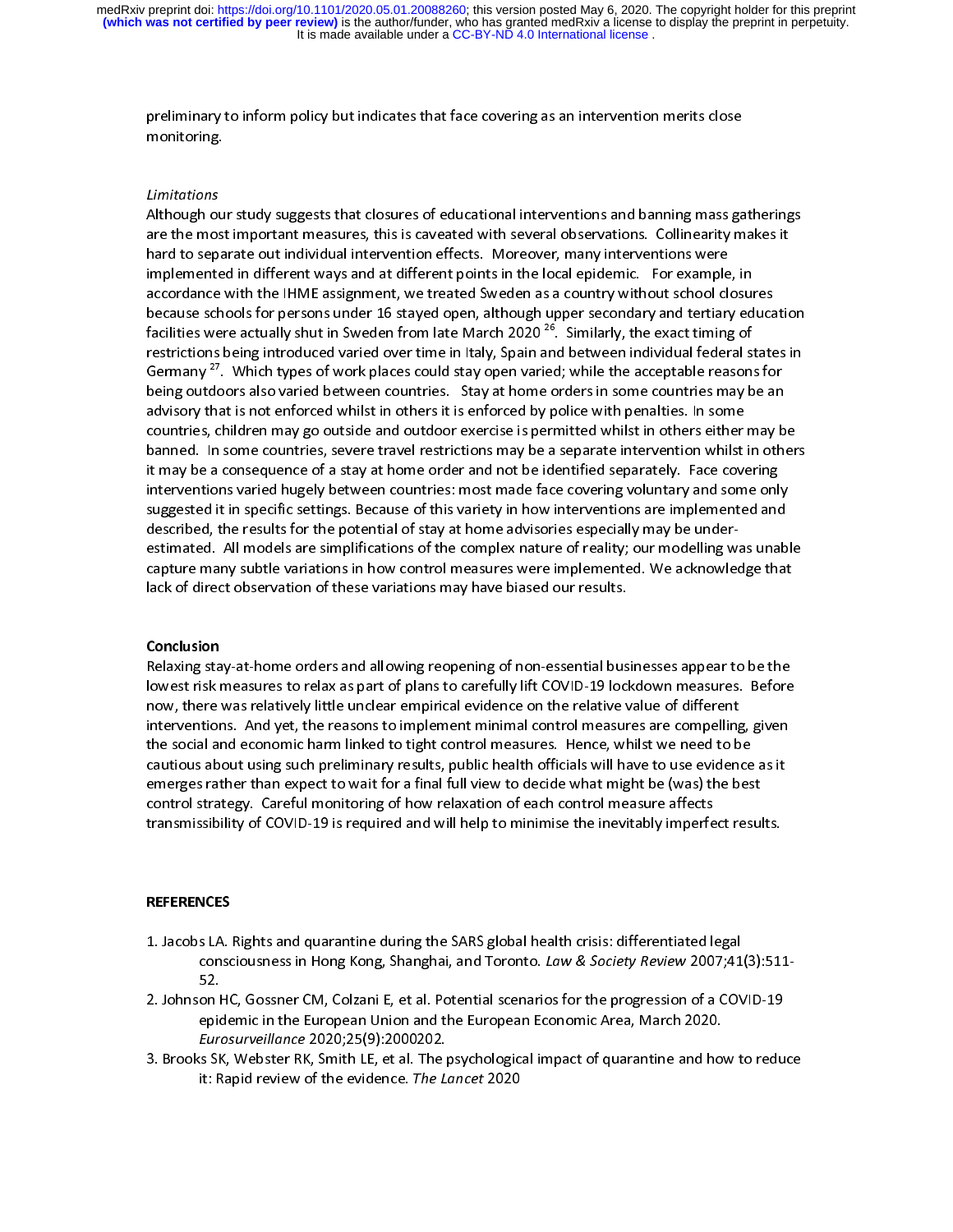- 
- 4. From: https://obr.uk/coronavirus-reference-scenario/<br>
5. Massaro E, Ganin A, Perra N, et al. Resilience management during large-scale epidemic outbreaks.<br>
5. Adam D. Special report: The simulations driving the world's r
- 
- aro E, Ganin A, Perra N, et al. Resilience management d<br>Scientific Reports 2018;8(1):1-9.<br>D. Special report: The simulations driving the world's rar D, Majumder MS. Modelling the pandemic. *British M*<br>10.1136/bmj.m1567<br>ste Scientific Reports 2018;8(1):1-9.<br>
6. Adam D. Special report: The simulations driving the world's response to COVID-19. Nature 2020<br>
7. Sridhar D, Majumder MS. Modelling the pandemic. *British Medical Journal* 2020;369:m15 6. Adam D. Special report: The simulations driving the world's response to COVID-19. Nature 2020<br>
7. Sridhar D, Majumder MS. Modelling the pandemic. *British Medical Journal* 2020;369:m1567. doi<br>
10.1136/bmj.m1567<br>
8. Bore
- Belinific Reports 2018;8(1):1-9.<br>D. Special report: The simulation<br>ar D, Majumder MS. Modelling th<br>10.1136/bmj.m1567<br>stein S, Johnson CK. Modeling co<br>Press, 2020 7 April.<br>ws C. Predicting the pandemic: 7. Shunaf D, Majumder MS. Modeling the pandemic. British Medical Journal 2020, 309. 111307. doi:<br>
10.1136/bmj.m1567<br>
8. Borenstein S, Johnson CK. Modeling coronavirus: 'Uncertainty is the only certainty'. Associated<br>
Press Extern S, Johnson CK. I<br>Stein S, Johnson CK. I<br>Press, 2020 7 April.<br>Technology: Institute<br>oy D. Faith in coronay<br>Guardian 2020 10 Aprensi D. Spatial Mode
- 8. Borenstein S, Johnson Ck. Modeling coronavirus. Uncertainty is the only certainty : Associated<br>
Press, 2020 7 April.<br>
9. Andrews C. Predicting the pandemic: mathematical modelling tackles Covid-19. Engineering &<br>
Techno
- 
- Press, 2020 7 April.<br>
9. Andrews C. Predicting the pandemic: mathematical modelling tackles Covid-19. Engineering &<br>
Technology: Institute of Engineering and Technology, 2020.<br>
10. McCoy D. Faith in coronavirus modelling i 9. Technology: Institute of Engineering and Technology, 2020.<br>
10. McCoy D. Faith in coronavirus modelling is no substitute for sound political judgment. The<br>
Guardian 2020 10 April.<br>
11. Obaromi D. Spatial Modelling of So 10. McCoy D. Faith in coronavirus modelling is no substitute for sound political judgment. The<br>Guardian 2020 10 April.<br>11. Obaromi D. Spatial Modelling of Some Conditional Autoregressive Priors in A Disease Map<br>Model: the 10. McCoy D. Faith in coronavirus modelling is no substitute for sound political judgment. The<br>
Guardian 2020 10 April.<br>
11. Obaromi D. Spatial Modelling of Some Conditional Autoregressive Priors in A Disease Map<br>
Model: t Buardian 2020 10 April.<br>
From D. Spatial Modelling<br>
Model: the Bayesian App<br>
2019;14(3) doi: 10.2671<br>
FRM, Russell SJ, Croker I<br>
coronavirus outbreaks in<br>
Adolescent Health 2020
- Model: the Bayesian Approach. *Biomedical Journal of Scientific & Technical Research*<br>
2019;14(3) doi: 10.26717.BJSTR.2019.14.002555<br>
12. Viner RM, Russell SJ, Croker H, et al. School closure and management practices durin Model: the Bayesian Approach. Biomedical Journal of Scientific & Technical Research<br>2019;14(3) doi: 10.26717.BJSTR.2019.14.002555<br>r RM, Russell SJ, Croker H, et al. School closure and management practices during<br>coronaviru r RM, Russell SJ, Croker H, et al. School closure ar<br>coronavirus outbreaks including COVID-19: A rapi<br>*Adolescent Health* 2020<br>ling BJ, Lau EH, Lam CL, et al. Effects of school clo<br>Kong. *Emerging Infectious Diseases* 2008
- 
- 12. Comavirus outbreaks including COVID-19: A rapid systematic review. The Lancet Carl Adolescent Health 2020<br>13. Cowling BJ, Lau EH, Lam CL, et al. Effects of school closures, 2008 winter influenza seas<br>14. Hens N, Ayele coronavirus outbreaks including COVID-19: A rapid systematic review. The Lancet Child &<br>Adolescent Health 2020<br>ling BJ, Lau EH, Lam CL, et al. Effects of school closures, 2008 winter influenza season, Hor<br>Kong. Emerging In Adolescent Health 2020<br>ling BJ, Lau EH, Lam CL, 6<br>Kong. *Emerging Infectious*<br>S N, Ayele GM, Goeyvaer<br>behaviour and the trans<br>*Infectious Diseases* 2009<br>N, Yang Y, Wang T, et al 13. Comes Commission School (13. Comes Contact infections of school closure on social mixing<br>13. Hens N, Ayele GM, Goeyvaerts N, et al. Estimating the impact of school closure on social mixing<br>14. Hens N, Ayele GM, Goeyvae Kong. Emerging Infectious Diseases 2008;14(10):1660.<br>
14. Hens N, Ayele GM, Goeyvaerts N, et al. Estimating the impact of school closure on social mixing<br>
behaviour and the transmission of close contact infections in eight 14. Bendington Statement Statement of the statement of the interventions in eight European countries. BM,<br>
14. Herbious Diseases 2009;9(1):187.<br>
15. Shen K, Yang Y, Wang T, et al. Diagnosis, treatment, and prevention of 20
- behaviour and the transmission of close contact infections in eight European countries. BMC<br>Infectious Diseases 2009;9(1):187.<br>if y Yang Y, Wang T, et al. Diagnosis, treatment, and prevention of 2019 novel coronavirus<br>infe
- 
- Infectious Diseases 2009;9(1):187.<br>I K, Yang Y, Wang T, et al. Diagnosis<br>infection in children: experts' consintention in children: experts' consi<br>S, Fraser C, Donnelly CA, et al. Tra<br>Hong Kong: impact of public health<br>cor infection in children: experts' consensus statement. World Journal of Pediatrics 2020:1-9.<br>16. Riley S, Fraser C, Donnelly CA, et al. Transmission dynamics of the etiological agent of SARS in<br>17. Cowling BJ, Ali ST, Ng TW, infection in children: experts' consensus statement. World Journal of Fediatrics 2020.1-3.<br>
S, Fraser C, Donnelly CA, et al. Transmission dynamics of the etiological agent of SARS in<br>
Hong Kong: impact of public health int 16. Rightly SM, France 2003;300(5627):1961-66.<br>
17. Cowling BJ, Ali ST, Ng TW, et al. Impact assessment of non-pharmaceutical interventions agair<br>
coronavirus disease 2019 and influenza in Hong Kong: an observational study Hong Kong: impact of public health interventions. Science 2003;300(5627):1961-66.<br>
ling BJ, Ali ST, Ng TW, et al. Impact assessment of non-pharmaceutical interventions<br>
coronavirus disease 2019 and influenza in Hong Kong:
- 
- 19. Coronavirus disease 2019 and influenza in Hong Kong: an observational study. The Lancet<br>
17. Pan Y, Zhang D, Yang P, et al. Viral load of SARS-CoV-2 in clinical samples. The Lancet Infectious<br>
18. Pan Y, Zhang D, Yang coronavirus disease 2019 and influenza in Hong Rong: an observational study. The Lancet<br>Public Health 2020<br>Y, Zhang D, Yang P, et al. Viral load of SARS-CoV-2 in clinical samples. The Lancet Infectious<br>Diseases 2020;20(4): Public Health 2020<br>
Y, Zhang D, Yang P,<br>
Diseases 2020;20(4<br>
s JSM, Chu C-M, Ch<br>
outbreak of corona<br>
2003;361(9371):17<br>
WE, Li Z, Chiew CJ, Diseases 2020;20(4):411-12.<br>19. Peiris JSM, Chu C-M, Cheng VC-C, et al. Clinical progression and viral load in a community<br>19. Peiris JSM, Chu C-M, Cheng VC-C, et al. Clinical progression and viral load in a community<br>19. Biseases 2020;20(4):411-12.<br>
s JSM, Chu C-M, Cheng VC-C,<br>
outbreak of coronavirus-asso<br>
2003;361(9371):1767-72.<br>
WE, Li Z, Chiew CJ, et al. Pres<br>
23–March 16, 2020. Morbidit<br>
st A, Munro A, H. G. DFTB CO 19. Personal personal properties and viral material processes of the Lancer<br>
2003;361(9371):1767-72.<br>
20. Wei WE, Li Z, Chiew CJ, et al. Presymptomatic Transmission of SARS-CoV-2—Singapore, Ja<br>
23–March 16, 2020. Morbidity
- outbreak of coronavirus-associated SARS pheumonia: a prospective study. The Lancet<br>2003;361(9371):1767-72.<br>WE, Li Z, Chiew CJ, et al. Presymptomatic Transmission of SARS-CoV-2—Singapore, Jan<br>23–March 16, 2020. Morbidity an
- 
- WE, Li Z, Chiew CJ, et al. P<br>WE, Li Z, Chiew CJ, et al. P<br>23–March 16, 2020. *Morb*<br>st A, Munro A, H. G. DFTB (<br>Child Health, 2020.<br>ey PC, Bartsch SM, Brown<br>spread of influenza. *Comp* 23-March 16, 2020. Morbidity and Mortality Weekly Report 2020;69(14):411.<br>
21. Boast A, Munro A, H. G. DFTB COVID-19 Evidence Review: UK Royal College of Paediatrics and<br>
Child Health, 2020.<br>
22. Cooley PC, Bartsch SM, Bro 23–March 16, 2020. Morbidity and Mortality Veekly Report 2020,09(14):411.<br>21 A, Munro A, H. G. DFTB COVID-19 Evidence Review: UK Royal College of Paec<br>Child Health, 2020.<br>ey PC, Bartsch SM, Brown ST, et al. Weekends as soc 22. Cooley PC, Bartsch SM, Brown ST, et al. Weekends as social distancing and their effect on the<br>spread of influenza. Computational and Mathematical Organization Theory 2016;22(1):71<br>87.<br>23. Hoang V-T, Gautret P. Infectio ey PC, Bartsch SM, I<br>spread of influenza.<br>87.<br>ng V-T, Gautret P. In<br>Reports 2018;20(11<br>ilho-Nevers E, Gautr 22. Hoang V-T, Gautret P. Infectious diseases and mass gatherings. Current Infectious Disease<br>
23. Hoang V-T, Gautret P. Infectious diseases and mass gatherings. Current Infectious Disease<br>
24. Botelho-Nevers E, Gautret P.
- ng V<br>*Rep*<br>:lho<br>fest<br>g *M<br><i>Infe*
- spread of influenza. Computational and Mathematical Organization Theory 2010,22(1):71-<br>87.<br>ng V-T, Gautret P. Infectious diseases and mass gatherings. Current Infectious Disease<br>Reports 2018;20(11):44.<br>Iho-Nevers E, Gautre 23. Hoang V-T, Gautret P. Infectious diseases and mass gatherings. Current Infectious Disease<br>
Reports 2018;20(11):44.<br>
24. Botelho-Nevers E, Gautret P. Outbreaks associated to large open air festivals, including mu<br>
festi Reports 2018,20(11):44.<br>Iho-Nevers E, Gautret P.<br>festivals, 1980 to 2012. E<br>g M, Yan M, Xu H, et al. S.<br>Infectious Diseases 2005;<br>son S. Swedish parents f<br>March 2020.
- festivals, 1980 to 2012. *Eurosurveillance* 2013;18(11):20426.<br>25. Wang M, Yan M, Xu H, et al. SARS-CoV infection in a restaurant from palm civet. *Emerging*<br>*Infectious Diseases* 2005;11(12):1860.<br>26. Johnson S. Swedish p
- 22. Botelhom-Nevers Equipment 2013;18(11):20426.<br>25. Wang M, Yan M, Xu H, et al. SARS-CoV infection in a restaurant from palm civet. *Emerging*<br>26. Johnson S. Swedish parents fret as schools stay open amid European virus s 25. Wang M, Yan M, Xu H, Et al. SANS-Cov infection in a restaurant from paint civet. *Emerging*<br>
Infectious Diseases 2005;11(12):1860.<br>
26. Johnson S. Swedish parents fret as schools stay open amid European virus shutdown. Infectious Diseases 2005,11(12):1860.<br>Ison S. Swedish parents fret as schools<br>March 2020. 26. Johnson S. Swedish parents fret as schools stay open amid European virus shutdown. Reuters 27<br>March 2020.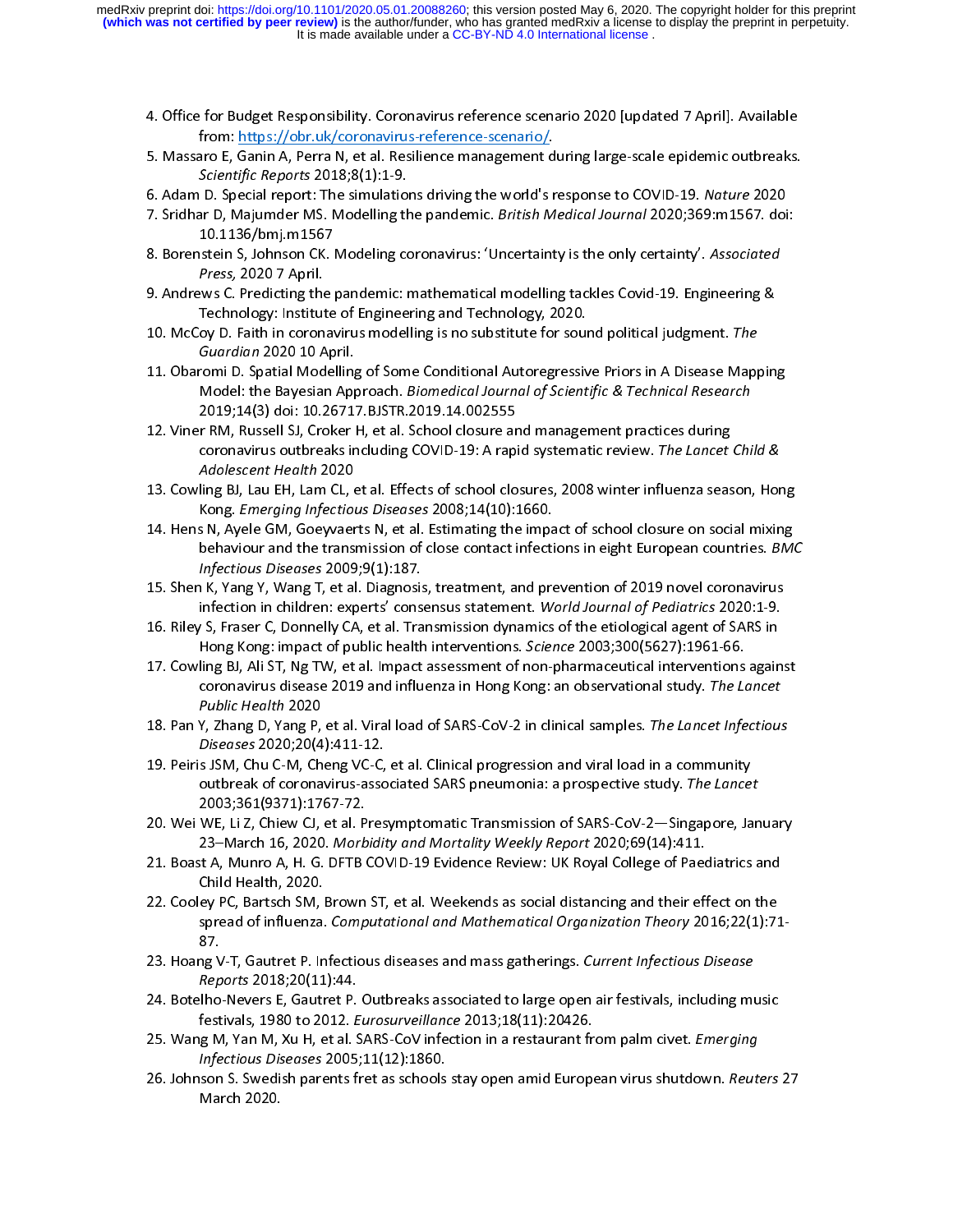27. Anonymous. How are Germany's 16 states dealing with the coronavirus pandemic? The Local DE<br>19 March 2020.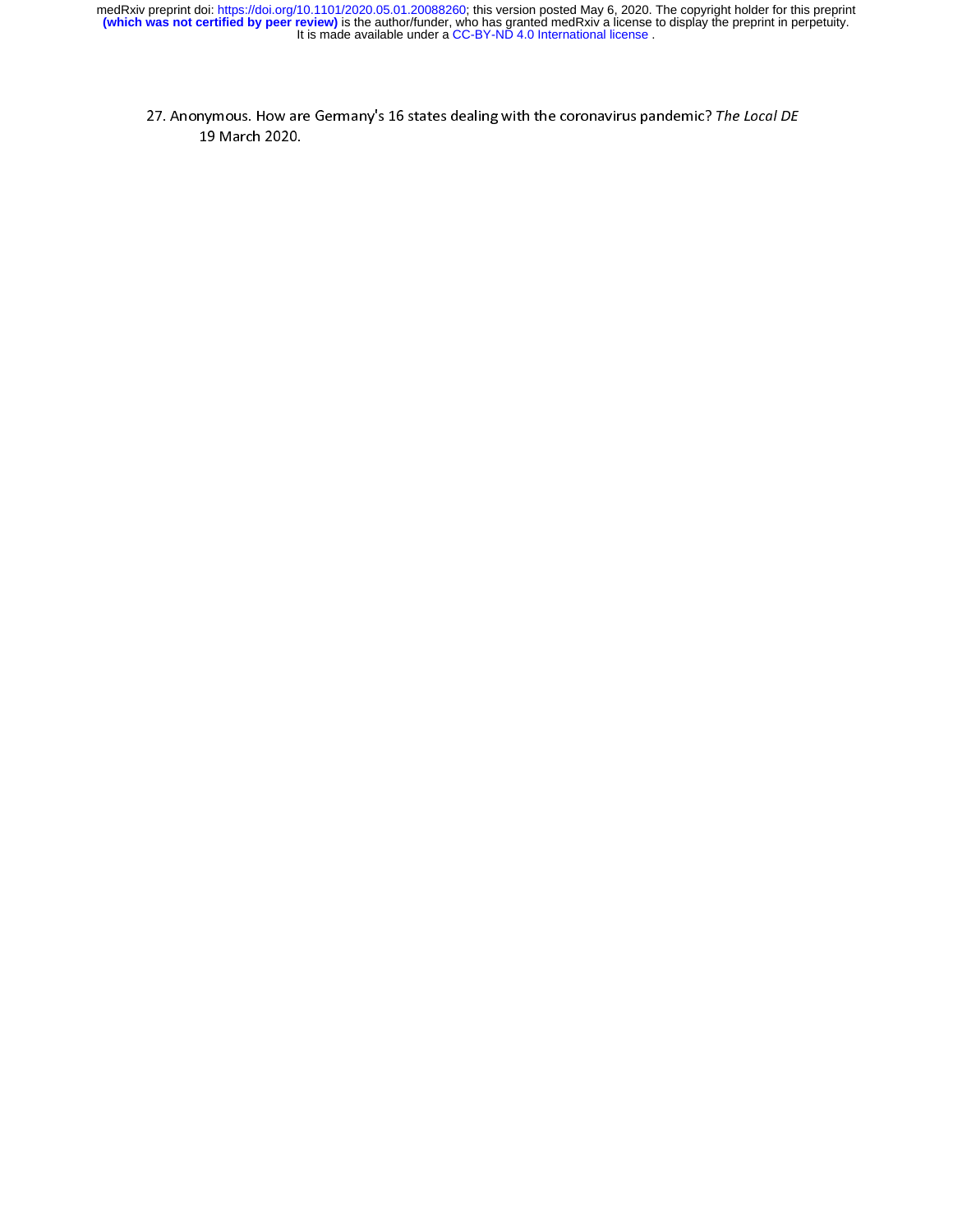| Country           | Start of main<br>epidemic | Mass<br>gathering<br>restrictions | Initial<br>business<br>closure | Educational<br>facilities<br>closed | Non-essential<br>services<br>closed | Stay at<br>home<br>order | Face covering<br>encouraged<br>or compulsory |
|-------------------|---------------------------|-----------------------------------|--------------------------------|-------------------------------------|-------------------------------------|--------------------------|----------------------------------------------|
| Austria           | 26/02                     | 10/03                             | 16/03                          | 16/03                               | 16/03                               | 16/03                    | 06/04                                        |
| Belgium           | 02/03                     | 13/03                             | 13/03                          | 14/03                               | 18/03                               | 18/03                    |                                              |
| <b>Bulgaria</b>   | 12/03                     | 13/03                             | 13/03                          | 13/03                               | 13/03                               | 17/03                    | 30/03                                        |
| Croatia<br>Rep of | 11/03                     | 09/03                             | 19/03                          | 16/03                               | 19/03                               | 17/03                    |                                              |
| Cyprus            | 10/03                     | 24/03                             | 24/03                          | 13/03                               | 24/03                               | 24/03                    |                                              |
| Czech Rep         | 02/03                     | 10/03                             | 10/03                          | 10/03                               | 14/03                               | 16/03                    | 18/03                                        |
| Denmark           | 27/02                     | 18/03                             | 18/03                          | 16/03                               |                                     |                          |                                              |
| Estonia           | 11/03                     | 13/03                             | 13/03                          | 16/03                               |                                     |                          | 05/04                                        |
| Finland           | 27/02                     | 12/03                             | 18/03                          | 18/03                               | 04/04                               |                          |                                              |
| France            | 26/02                     | 04/03                             | 14/03                          | 12/03                               | 14/03                               | 16/03                    | 05/04                                        |
| Germany           | 26/02                     | 22/03                             | 17/03                          | 16/03                               | 23/03                               | 22/03                    | 01/04                                        |
| Greece            | 05/03                     | 08/03                             | 12/03                          | 11/03                               | 22/03                               | 23/03                    |                                              |
| Hungary           | 05/03                     | 12/03                             | 12/03                          | 16/03                               | 16/03                               | 28/03                    |                                              |
| Ireland           | 04/03                     | 12/03                             | 15/03                          | 12/03                               | 24/03                               | 27/03                    |                                              |
| Italy             | 22/02                     | 11/03                             | 11/02                          | 05/03                               | 11/03                               | 11/03                    | 06/04                                        |
| Latvia            | 08/03                     | 13/03                             |                                | 12/03                               |                                     |                          |                                              |
| Lithuania         | 14/03                     | 15/03                             | 14/03                          | 16/03                               | 15/03                               | 15/03                    | 01/04                                        |
| Luxembourg        | 07/03                     | 13/03                             | 18/03                          | 16/03                               | 18/03                               |                          | 20/04                                        |
| Malta             | 08/03                     |                                   | 17/03                          | 13/03                               | 23/03                               |                          |                                              |
| Netherlands       | 28/02                     | 10/03                             | 21/03                          | 15/03                               |                                     |                          |                                              |
| Norway            | 27/02                     | 12/03                             | 12/03                          | 12/03                               |                                     |                          | 05/04                                        |
| Poland            | 07/03                     | 10/03                             | 31/03                          | 12/03                               |                                     | 24/03                    |                                              |
| Portugal          | 03/03                     | 19/03                             | 16/03                          | 16/03                               | 19/03                               | 19/03                    | 16/04                                        |
| Romania           | 04/03                     | 06/03                             | 21/03                          | 11/03                               | 21/03                               | 23/03                    |                                              |
| Slovakia          | 07/03                     | 12/03                             | 16/03                          | 12/03                               | 16/03                               |                          | 14/03                                        |
| Slovenia          | 05/03                     | 12/03                             | 15/03                          | 16/03                               | 15/03                               | 20/03                    | 29/03                                        |
| Spain             | 25/02                     | 15/03                             | 15/03                          | 14/03                               | 15/03                               | 15/03                    | 13/04                                        |
| Sweden            | 27/02                     | 11/03                             |                                |                                     |                                     |                          |                                              |
| Switzer'd         | 26/02                     | 28/02                             | 16/03                          | 13/03                               | 16/03                               |                          |                                              |
| UΚ                | 28/02                     | 23/03                             | 20/03                          | 23/03                               | 24/03                               | 23/03                    |                                              |
|                   |                           |                                   |                                |                                     |                                     |                          |                                              |

Table 1. Timing of estimated start of each country's main epidemic and the introduction of social distancing measure across 20 European countries (all dates in 2020).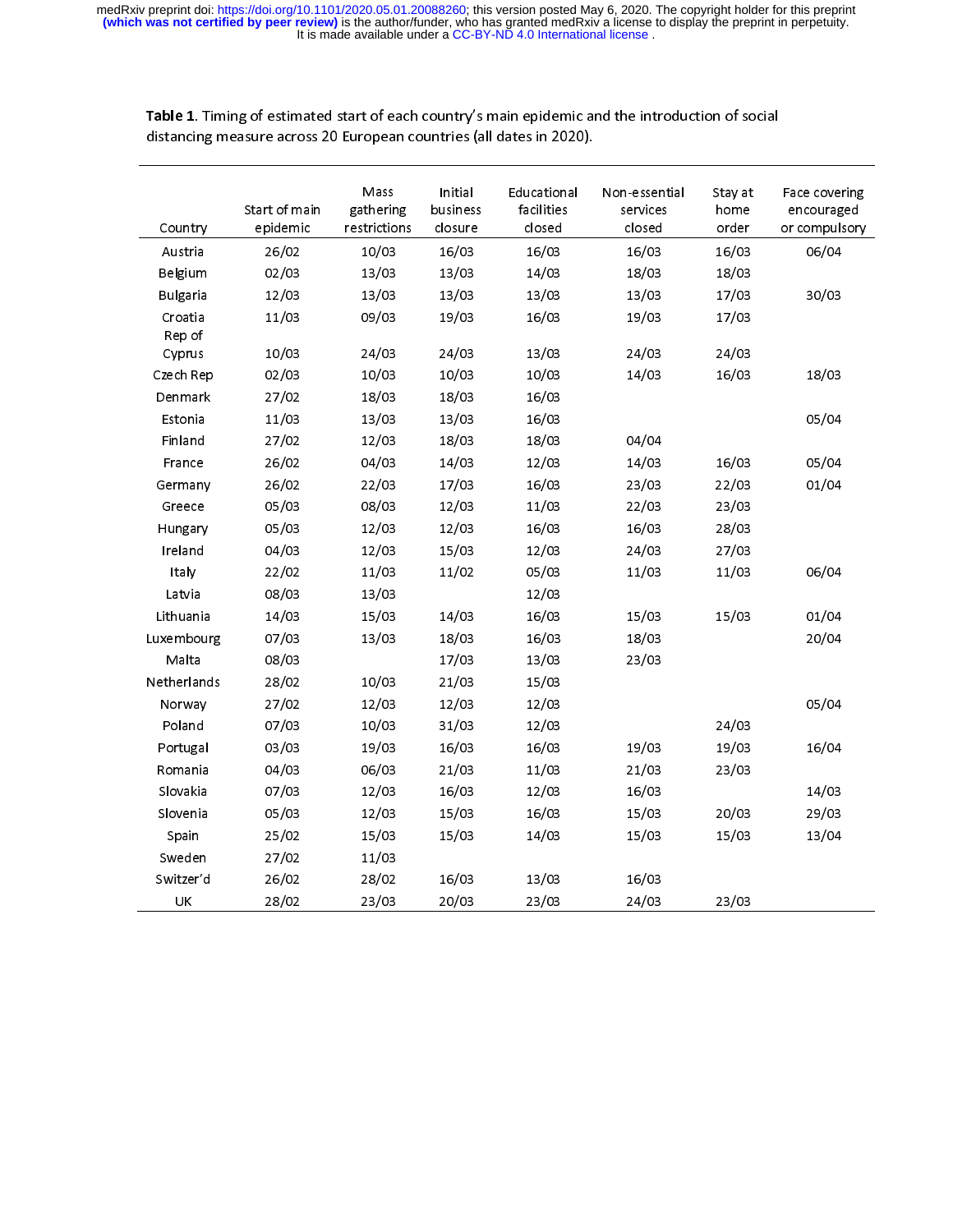|        | Table 2. Model metrics |                       |                        |            |
|--------|------------------------|-----------------------|------------------------|------------|
| Model  | Deviance Information   | Watanabe-Akaike       | Conditional predictive | Dispersion |
|        | Criterion              | Information Criterion | ordinate               |            |
| Cases  | 18009.4                | 18012.6               | $-9006.6$              | 1.01       |
| Deaths | 8032.4                 | 8035.9                | $-4018.4$              | 0.89       |
|        |                        |                       |                        |            |
|        |                        |                       |                        |            |
|        |                        |                       |                        |            |
|        |                        |                       |                        |            |
|        |                        |                       |                        |            |
|        |                        |                       |                        |            |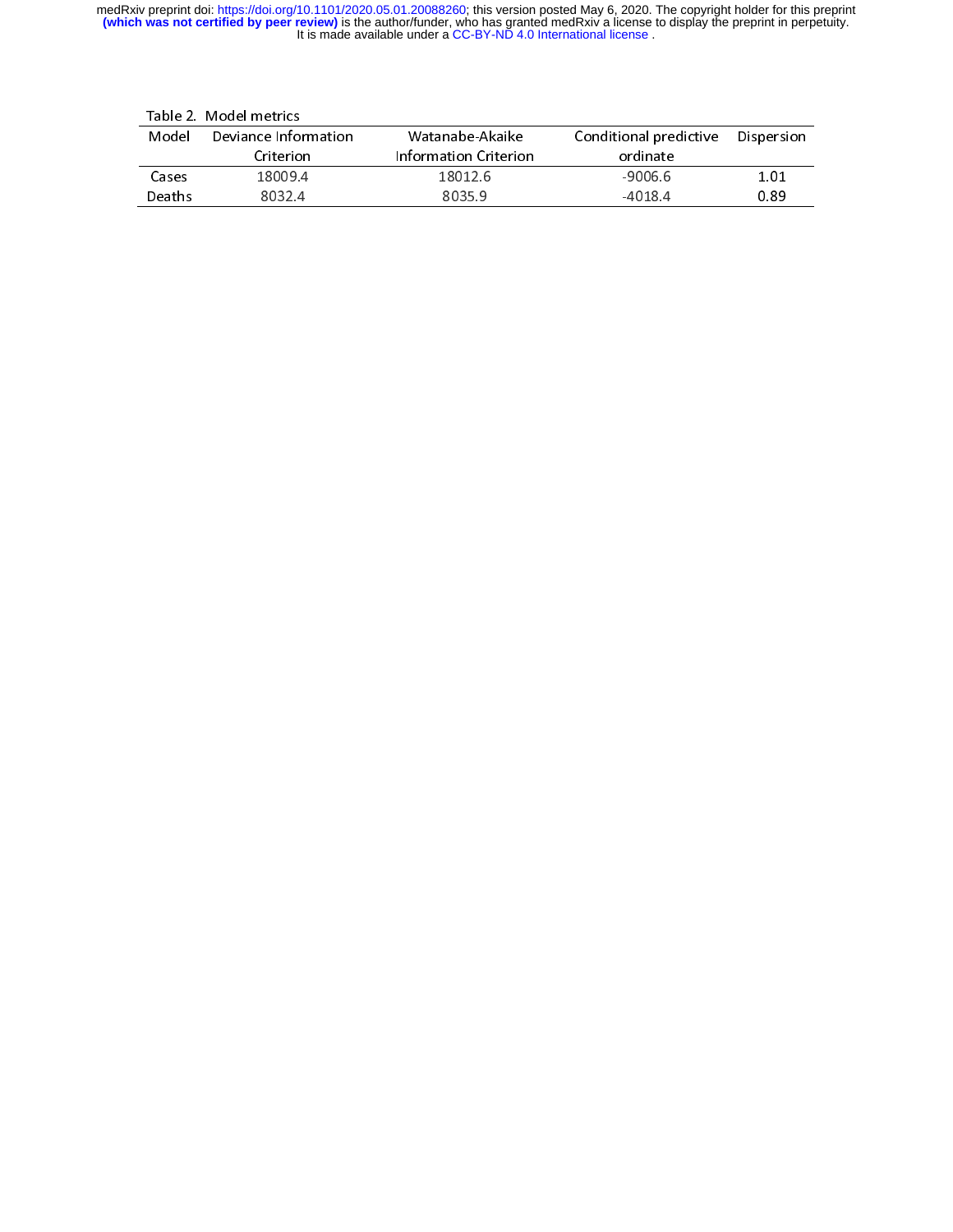| Intervention                            |               | Cases        |               |               | Deaths       |               |               |
|-----------------------------------------|---------------|--------------|---------------|---------------|--------------|---------------|---------------|
|                                         |               | <b>IRR</b>   | <b>L95%CI</b> | <b>U95%CI</b> | <b>IRR</b>   | <b>L95%CI</b> | <b>U95%CI</b> |
| Mass gathering<br>restrictions          | <b>Before</b> | $\mathbf{1}$ |               |               | 1            |               |               |
|                                         | 1 7 d after   | 1.32         | 1.10          | 1.57          | 0.76         | 0.55          | 1.03          |
|                                         | 8-14 d after  | 1.13         | 0.88          | 1.43          | 0.58         | 0.41          | 0.84          |
|                                         | 15 21 d after | 0.99         | 0.73          | 1.34          | 0.59         | 0.38          | 0.92          |
|                                         | 22-28 d after | 0.80         | 0.56          | 1.15          | 0.56         | 0.33          | 0.93          |
|                                         | 29 35 d after | 0.74         | 0.48          | 1.13          | 0.50         | 0.28          | 0.91          |
|                                         | 36+d after    | 0.66         | 0.40          | 1.09          | 0.49         | 0.25          | 0.98          |
| Initial business<br>closures            | <b>Before</b> | $\mathbf{1}$ |               |               | 1            |               |               |
|                                         | 1 7 d after   | 1.18         | 0.96          | 1.46          | 1.07         | 0.80          | 1.43          |
|                                         | 8-14 d after  | 0.87         | 0.66          | 1.15          | 1.07         | 0.75          | 1.54          |
|                                         | 15 21 d after | 0.69         | 0.49          | 0.96          | 0.72         | 0.47          | 1.11          |
|                                         | 22-28 d after | 0.61         | 0.41          | 0.91          | 0.50         | 0.29          | 0.83          |
|                                         | 29-35 d after | 0.47         | 0.29          | 0.76          | 0.42         | 0.22          | 0.77          |
|                                         | 36+d after    | 0.32         | 0.18          | 0.56          | 0.37         | 0.18          | 0.77          |
| <b>Educational facilities</b><br>closed | Before        | $\mathbf{1}$ |               |               | 1            |               |               |
|                                         | 1 7 d after   | 1.47         | 1.22          | 1.79          | 2.51         | 1.89          | 3.34          |
|                                         | 8-14 d after  | 1.38         | 1.05          | 1.80          | 3.14         | 2.14          | 4.62          |
|                                         | 15 21 d after | 0.95         | 0.67          | 1.33          | 2.76         | 1.74          | 4.36          |
|                                         | 22-28 d after | 0.52         | 0.35          | 0.78          | 2.02         | 1.19          | 3.43          |
|                                         | 29 35 d after | 0.26         | 0.16          | 0.42          | 1.10         | 0.60          | 2.01          |
|                                         | 36+d after    | 0.14         | 0.08          | 0.25          | 0.55         | 0.28          | 1.10          |
| Non-essential services<br>closed        | Before        | $\mathbf{1}$ |               |               | 1            |               |               |
|                                         | 1 7 d after   | 1.14         | 0.92          | 1.41          | 1.40         | 1.03          | 1.90          |
|                                         | 8-14 d after  | 1.15         | 0.90          | 1.47          | 1.41         | 1.00          | 1.97          |
|                                         | 15-21 d after | 1.02         | 0.78          | 1.33          | 1.42         | 0.99          | 2.03          |
|                                         | 22-28 d after | 0.83         | 0.60          | 1.13          | 1.44         | 0.95          | 2.17          |
|                                         | 29-35 d after | 0.76         | 0.52          | 1.10          | 1.04         | 0.65          | 1.68          |
|                                         | 36+d after    | 0.76         | 0.46          | 1.26          | 0.77         | 0.42          | 1.39          |
| Stay at home advisory                   | Before        | $\mathbf{1}$ |               |               | $\mathbf{1}$ |               |               |
|                                         | 1-7 d after   | 1.19         | 0.97          | 1.47          | 1.30         | 0.96          | 1.76          |
|                                         | 8-14 d after  | 1.95         | 1.56          | 2.44          | 2.01         | 1.45          | 2.77          |
|                                         | 15-21 d after | 2.28         | 1.79          | 2.90          | 2.23         | 1.58          | 3.14          |
|                                         | 22-28 d after | 2.55         | 1.94          | 3.35          | 1.99         | 1.36          | 2.89          |
|                                         | 29-35 d after | 2.49         | 1.78          | 3.48          | 1.84         | 1.19          | 2.83          |
|                                         | 36+d after    | 2.39         | 1.49          | 3.84          | 1.21         | 0.70          | 2.10          |
| Face coverings                          | Before        | 1            |               |               | 1            |               |               |
|                                         | 1-7 d after   | 0.66         | 0.55          | 0.79          | 0.91         | 0.75          | 1.11          |
|                                         | 8-14 d after  | 0.53         | 0.43          | 0.65          | 0.89         | 0.71          | 1.12          |
|                                         | 15-21 d after | 0.52         | 0.40          | 0.67          | 0.97         | 0.73          | 1.29          |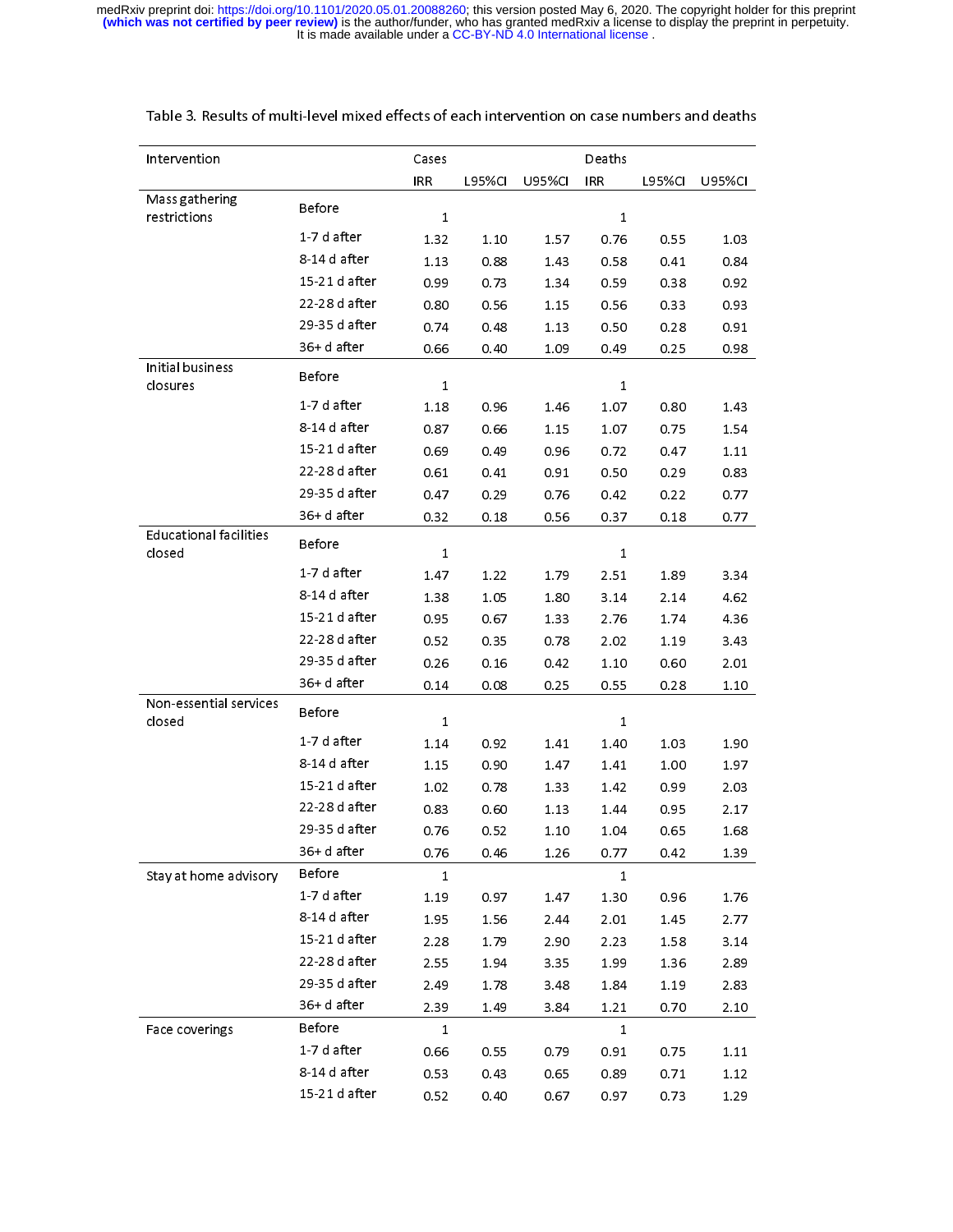|                                       | 22.28 d after  | 0.68 | 0.48 | 0.98 | 1.40 | 0.91 | 2.15 |
|---------------------------------------|----------------|------|------|------|------|------|------|
|                                       | 29.35 d after  | 1.15 | 0.70 | 1.87 | 1.36 | 0.72 | 2.55 |
|                                       | $36 + d$ after | 1.06 | 0.56 | 2.01 | 1.45 | 0.60 | 3.54 |
| Days from epidemic                    | per day        |      |      |      |      |      |      |
| start                                 |                | 1.14 | 1.12 | 1.15 | 1.17 | 1.15 | 1.19 |
| Tests per 1000<br>population as of 16 |                |      |      |      |      |      |      |
| Apr                                   |                | 1.06 | 1.04 | 1.07 | 1.02 | 0.99 | 0.06 |
| Random effects                        |                |      |      |      |      |      |      |
| Country (Variance)                    |                | 0.26 | 0.15 | 0.46 | 1.19 | 0.70 | 2.03 |
|                                       |                |      |      |      |      |      |      |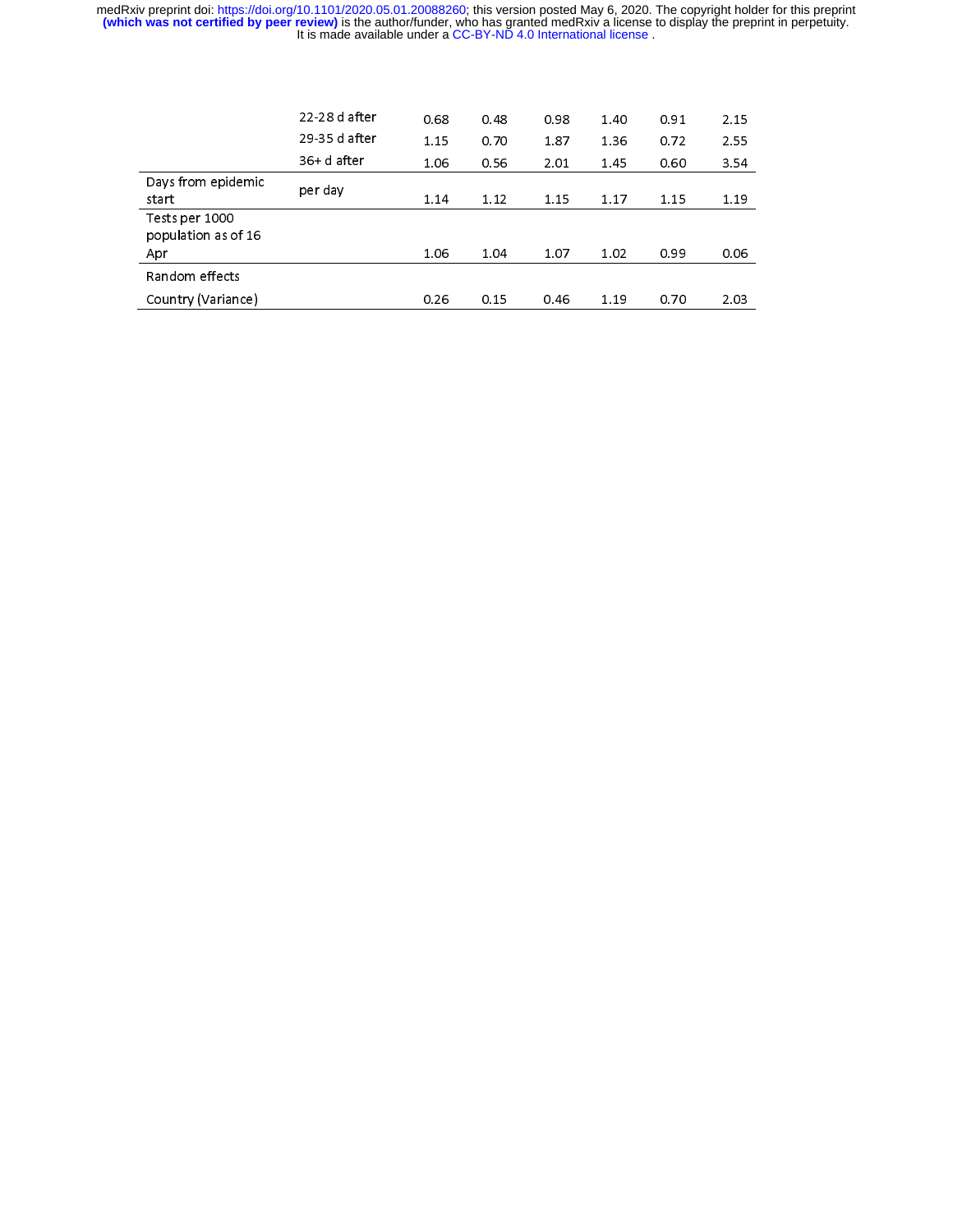|          | Model                         | Log likelihood | Change |
|----------|-------------------------------|----------------|--------|
| Cases    | Full model                    | $-9081$        |        |
| Excluded | Mass gathering restrictions   | $-9096$        | $-15$  |
|          | Initial business closures     | -9097          | $-16$  |
|          | educational facilities closed | $-9157$        | $-76$  |
|          | non-essential services closed | -9085          | $-4$   |
|          | Stay at home advisory         | $-9112$        | $-31$  |
|          | Face coverings                | $-9109$        | $-28$  |
|          | All interventions             | $-9617$        | -536   |
| Deaths   | Full model                    | $-4096$        |        |
| Excluded | Mass gathering restrictions   | 4101           | $-5$   |
|          | Initial business closures     | -4109          | $-13$  |
|          | educational facilities closed | -4163          | -66    |
|          | non-essential services closed | -4104          | -8     |
|          | Stay at home advisory         | $-4113$        | $-17$  |
|          | Face coverings                | -4100          | $-4$   |
|          | All interventions             | -4569          | $-472$ |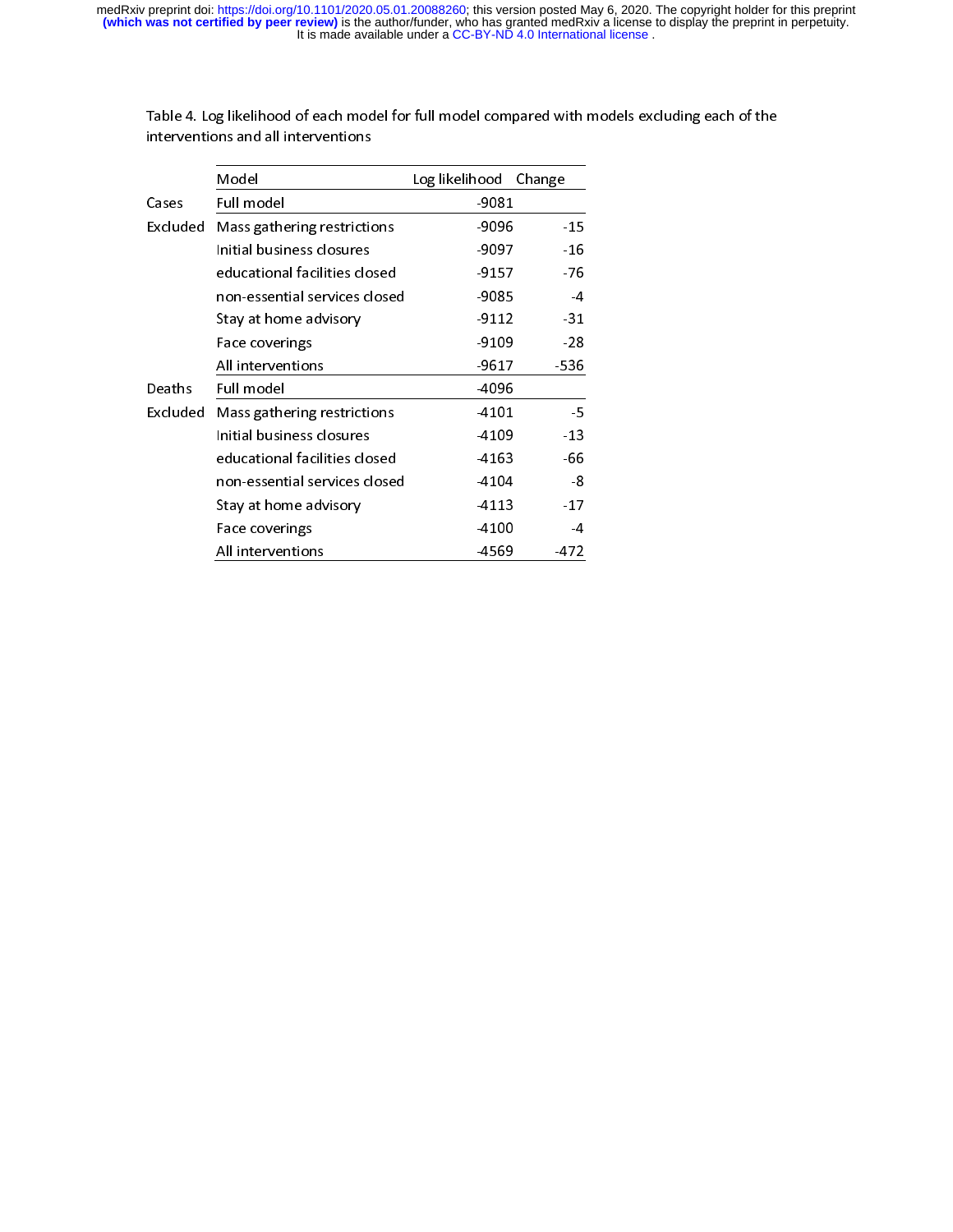control measure and daily reported deaths from COVID-19 in 30 European countries.

Figure 1. Incidence Rate Ratios following implementation of country level non-pharmaceutical<br>control measure and daily reported COVID 19 case numbers in 30 European countries.<br>Figure 2. Incidence Rate Ratios following impl |<br>|<br>|<br>| Figure 2. Incidence and daily reported deaths from COVID-19 in 30 European countries.<br>Figure 3. Comparison of predicted daily reports of case numbers of COVID-19 with seven day re<br>average actual numbers across 30 European Figure 3. Comparison of predicted daily reports of case numbers of COVID-19 with sev<br>average actual numbers across 30 European countries.<br>Figure 4. Comparison of predicted daily numbers of reports of deaths COVID-19 with s |<br>| a<br>|

Figure 3. Comparison of predicted daily numbers of reports of deaths COVID-19 with seven day<br>Figure 4. Comparison of predicted daily numbers of reports of deaths COVID-19 with seven day<br>rolling average actual numbers acros

Figure 4. Comparison of predicted daily numbers of rep<br>rolling average actual numbers across 30 European cou<br>Figure 5. Posterior mean of the country-specific risk rati<br>posterior probability of exceeding one COVID-19 B) cas |<br>|<br>|<br>| rolling average actual numbers across 30 European countries.<br>Figure 5. Posterior mean of the country-specific risk ratio of COVID-19 A) cases and C) deaths; a<br>posterior probability of exceeding one COVID-19 B) case or D) d Figure 5. Posterior mean of the country-specific risk ratio of C<br>posterior probability of exceeding one COVID-19 B) case or D)<br>Displaces are D |<br>|} Figure 5. Posterior mean of the country-specific risk ratio of the country-specific risk ratio of exceeding one COVID-19 B) case or D) death.<br>posterior probability of exceeding one COVID-19 B) case or D) death. posterior probability of exceeding one COVID-19 B) case or D) death.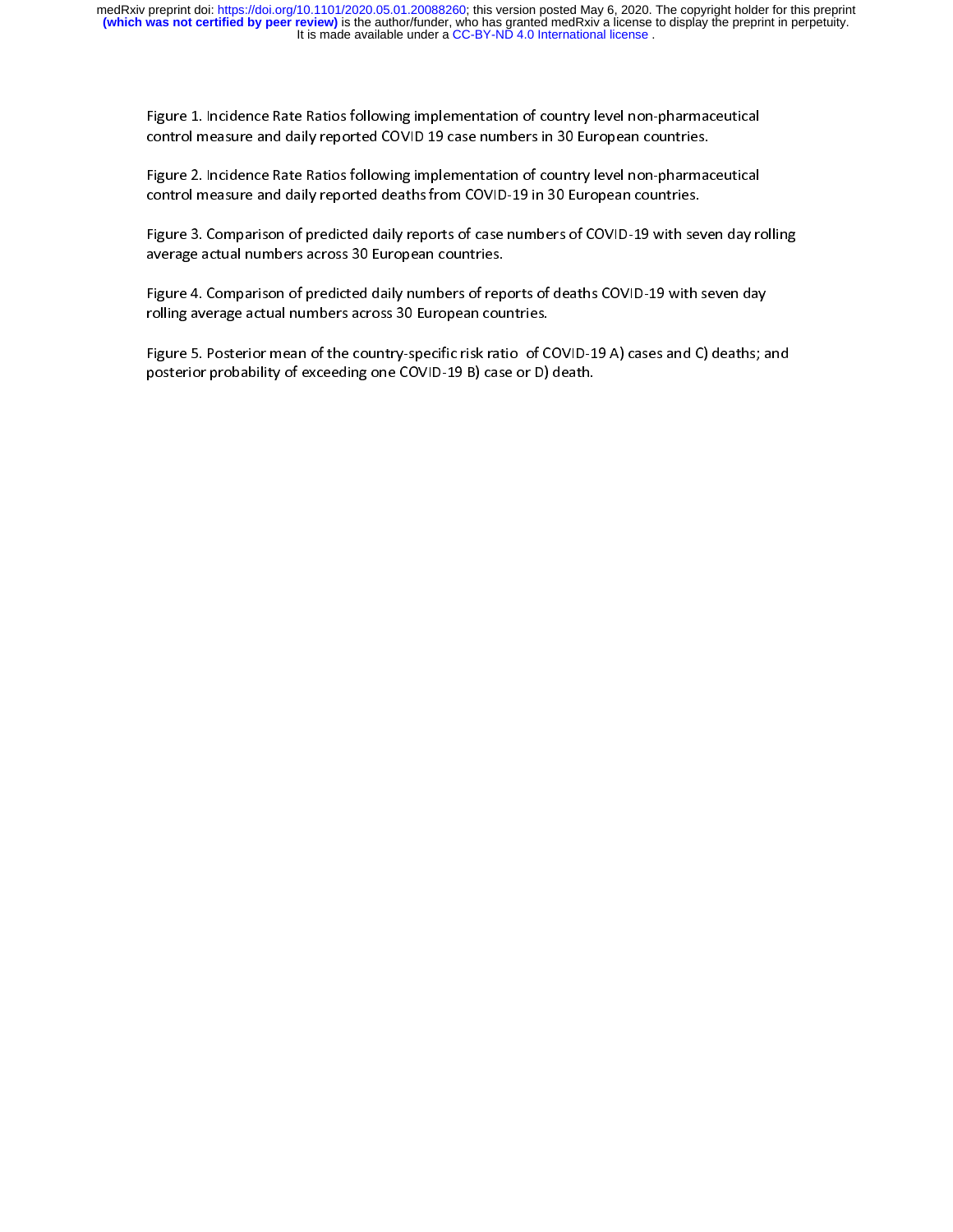

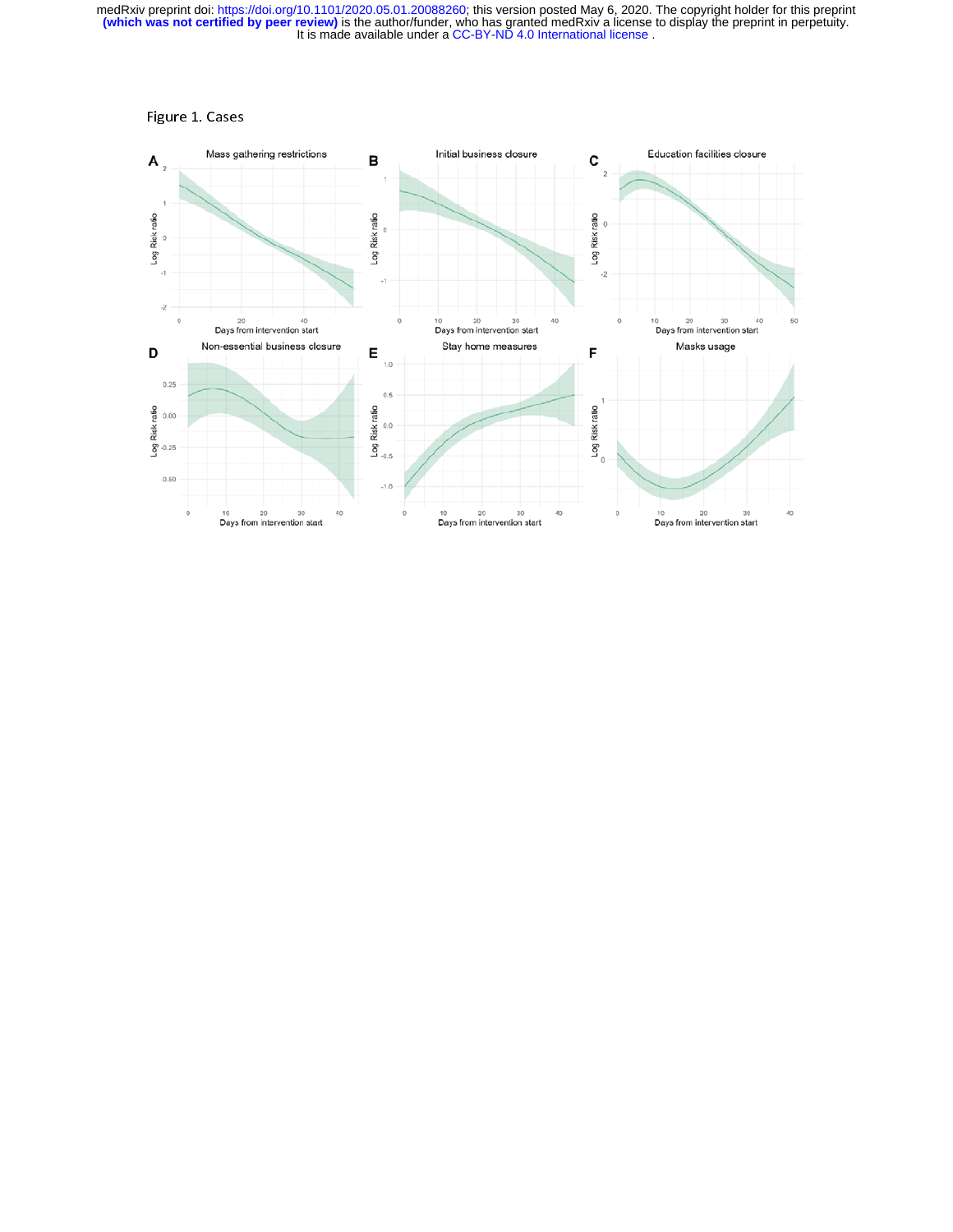

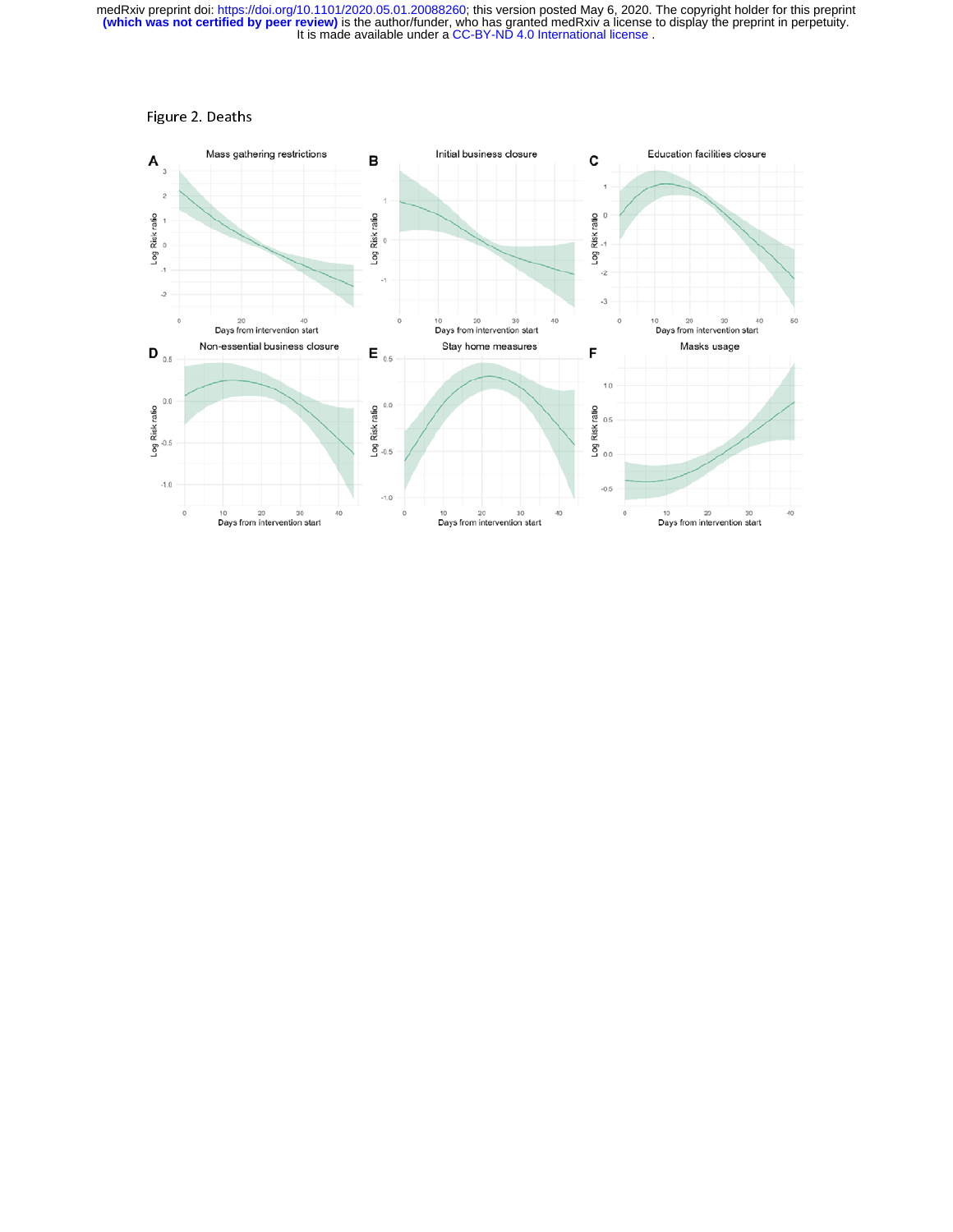

Figure 3 cases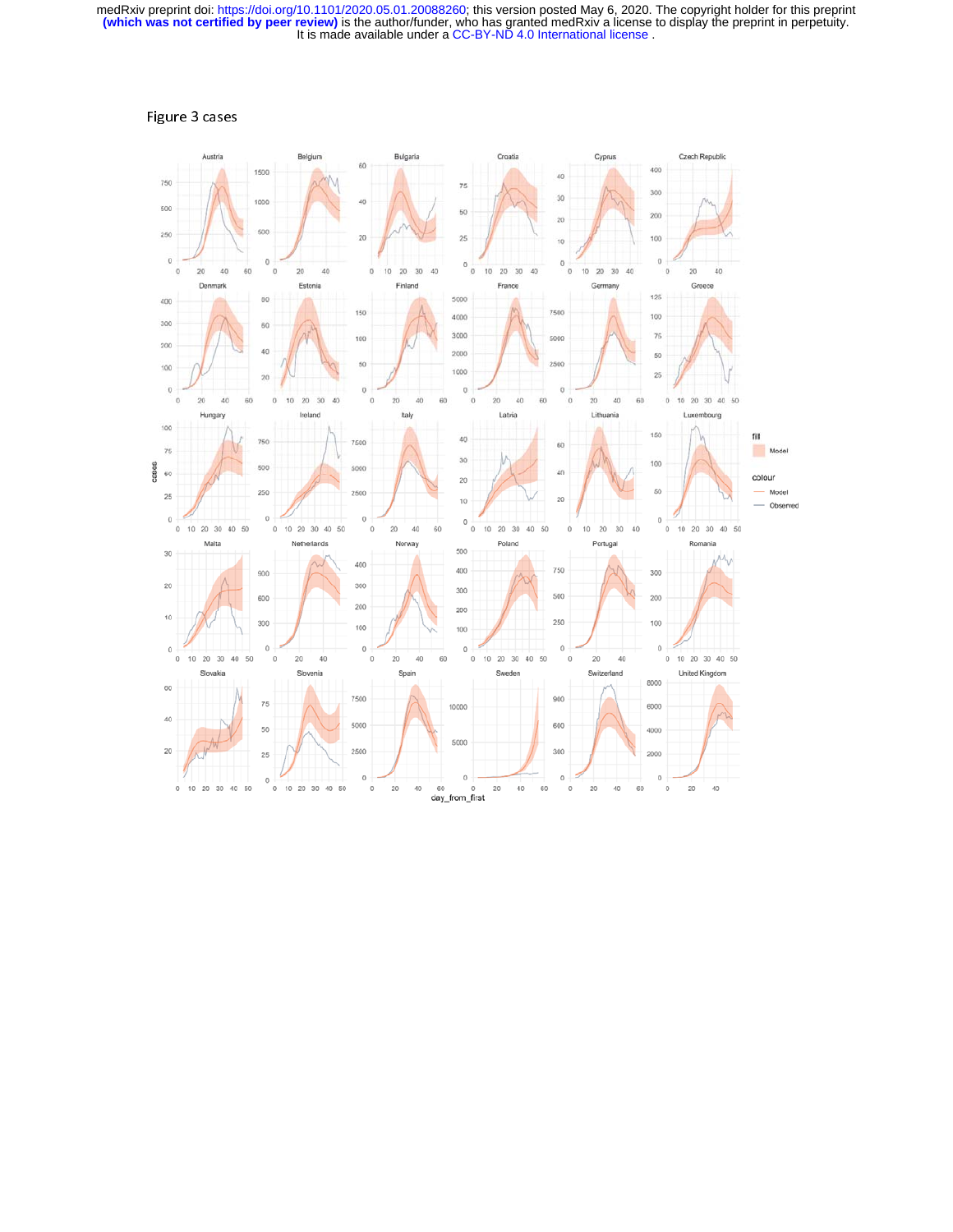

### Figure 4 deaths